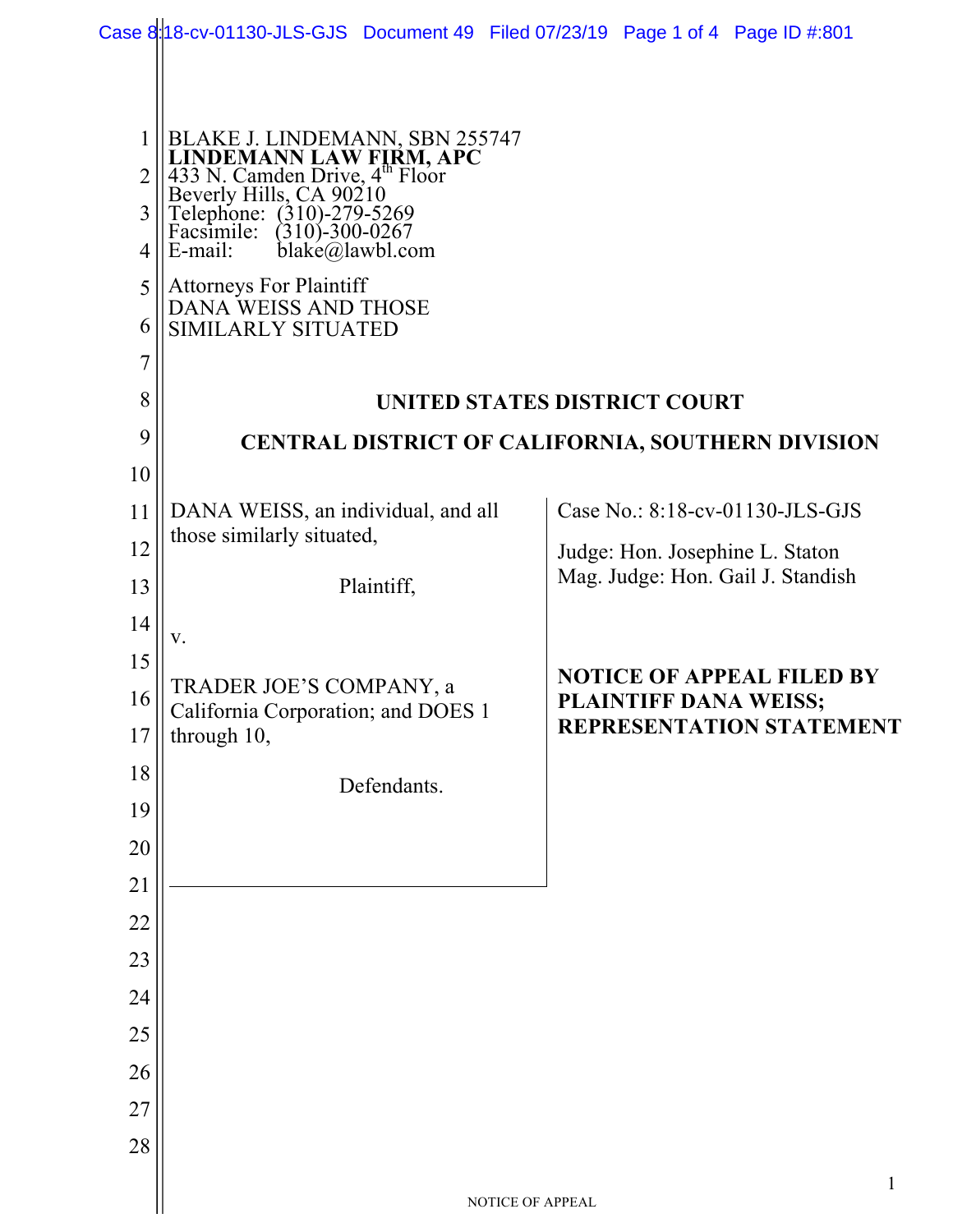#### 1 TO ALL PARTIES AND THEIR COUNSEL OF RECORD:

2 3 4 5 6 7 8 9 10 11 12 13 14 15 PLEASE TAKE NOTICE that Plaintiff Dana Weiss hereby appeals to the United States Court of Appeals for the Ninth Circuit from the Judgment entered by the District Court on July 3, 2019 (Docket Number 47) ("the "Judgment"); from the District Court's March 6, 2019 ruling on Motion to Strike First Amended Complaint (Docket Number 36) ("Ruling"); from the District Court's November 20, 2018 Order Granting in part, and denying in part, Defendant's Motion to Dismiss the Complaint (Docket Number 23) ("Order"); and from all orders and rulings subsumed in the Ruling, Order, and Judgment; and from all other orders and rulings of the Court that were adverse to Plaintiff Dana Weiss, whether or not subsumed within the aforementioned July 3, 2019 Judgment, March 6, 2019 Ruling or November 20, 2018 Order. Copies of the July 3, 2019 Judgment, March 6, 2019 Ruling, and November 20, 2018 Order are attached, respectively, as Exhibits A, B, and C to this Notice of Appeal. A Representation Statement is enclosed herewith.

Respectfully submitted,

17 18 19 20

16

21

22

23

24

25

26

27

28

Date: July 23, 2019 **LINDEMANN LAW FIRM, APC** BLAKE J. LINDEMANN

By: /s/ *Blake J. Lindemann*

Blake J. Lindemann ATTORNEYS FOR PLAINTIFF DANA WEISS AND THOSE SIMILARLY SITUATED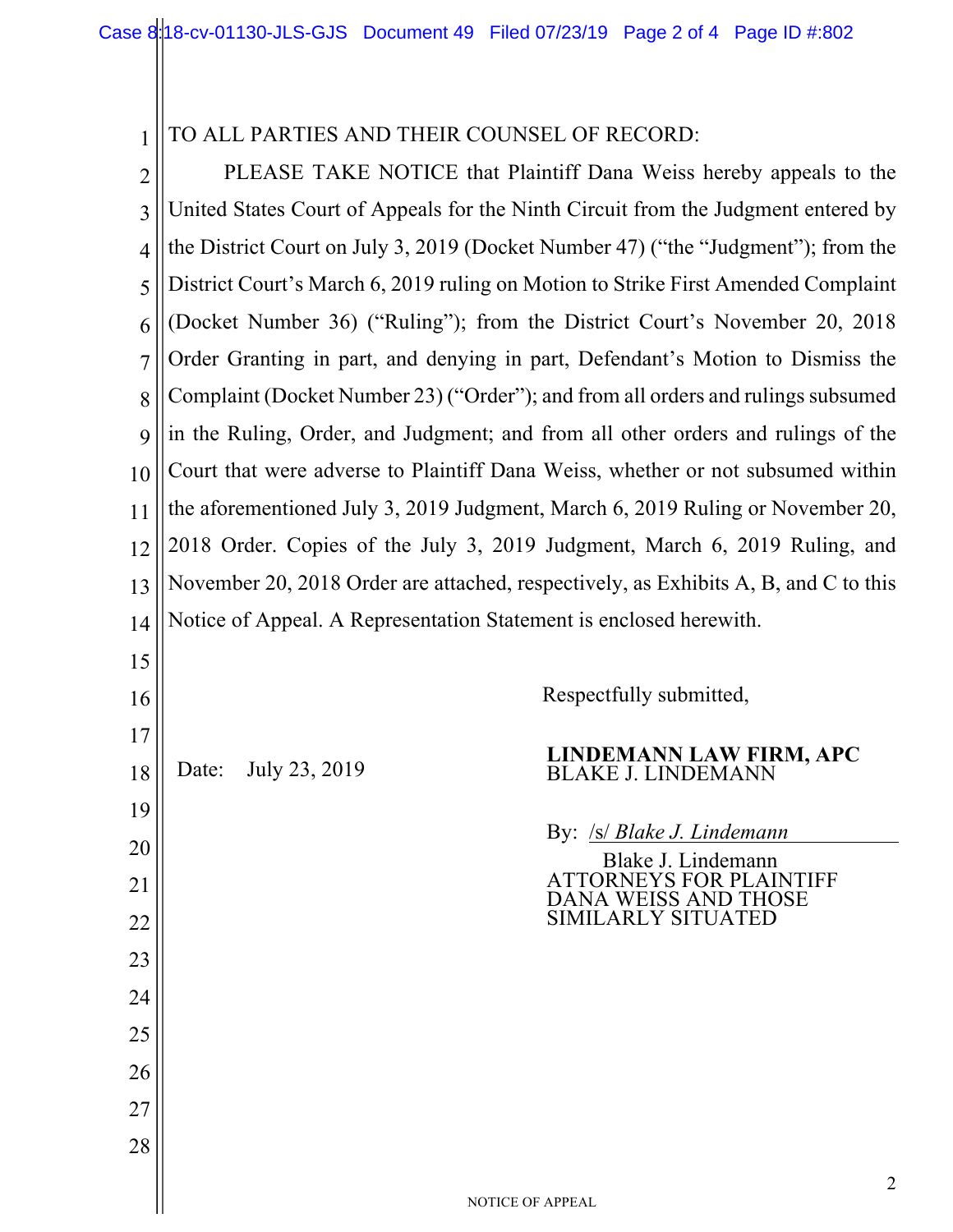| 1              | <b>REPRESENTATION STATEMENT (NINTH CIR. R. 3-2)</b>                     |
|----------------|-------------------------------------------------------------------------|
| $\overline{2}$ | As required by Ninth Circuit Rule 3-2, the names of all parties to the  |
| $\overline{3}$ | judgments from which appeal is being taken, and the names, address, and |
| $\overline{4}$ | telephone numbers of their respective attorneys, are as follows:        |
| 5              |                                                                         |
| 6              | A. Dana Weiss-Appellants<br>Blake J. Lindemann, SBN 255747              |
| $\overline{7}$ | blake@lawbl.com                                                         |
| 8              | LINDEMANN LAW FIRM, APC<br>433 N. Camden Drive, 4th Floor               |
| 9              | Beverly Hills, CA 90210                                                 |
| 10             | Telephone: (310)-279-5269<br>Facsimile: (310)-300-0267                  |
| 11             | <b>B.</b> Trader Joe's Company—Appellee                                 |
| 12             | Raymond Collins Kilgore, SBN 295084                                     |
| 13             | ckilgore@omm.com                                                        |
| 14             | Dawn Sestito, SBN 214011                                                |
| 15             | dsestito@omm.com<br>O Melveny and Myers LLP                             |
| 16             | 400 South Hope Street Suite 1500                                        |
| 17             | Los Angeles, CA 90071-2899                                              |
| 18             | Telephone: 213-430-6000<br>Fax: 213-430-6407                            |
| 19             |                                                                         |
| 20             |                                                                         |
| 21             |                                                                         |
| 22             |                                                                         |
| 23             |                                                                         |
| 24             |                                                                         |
| 25             |                                                                         |
| 26             |                                                                         |
| 27<br>28       |                                                                         |
|                |                                                                         |
|                | NOTICE OF APPEAL                                                        |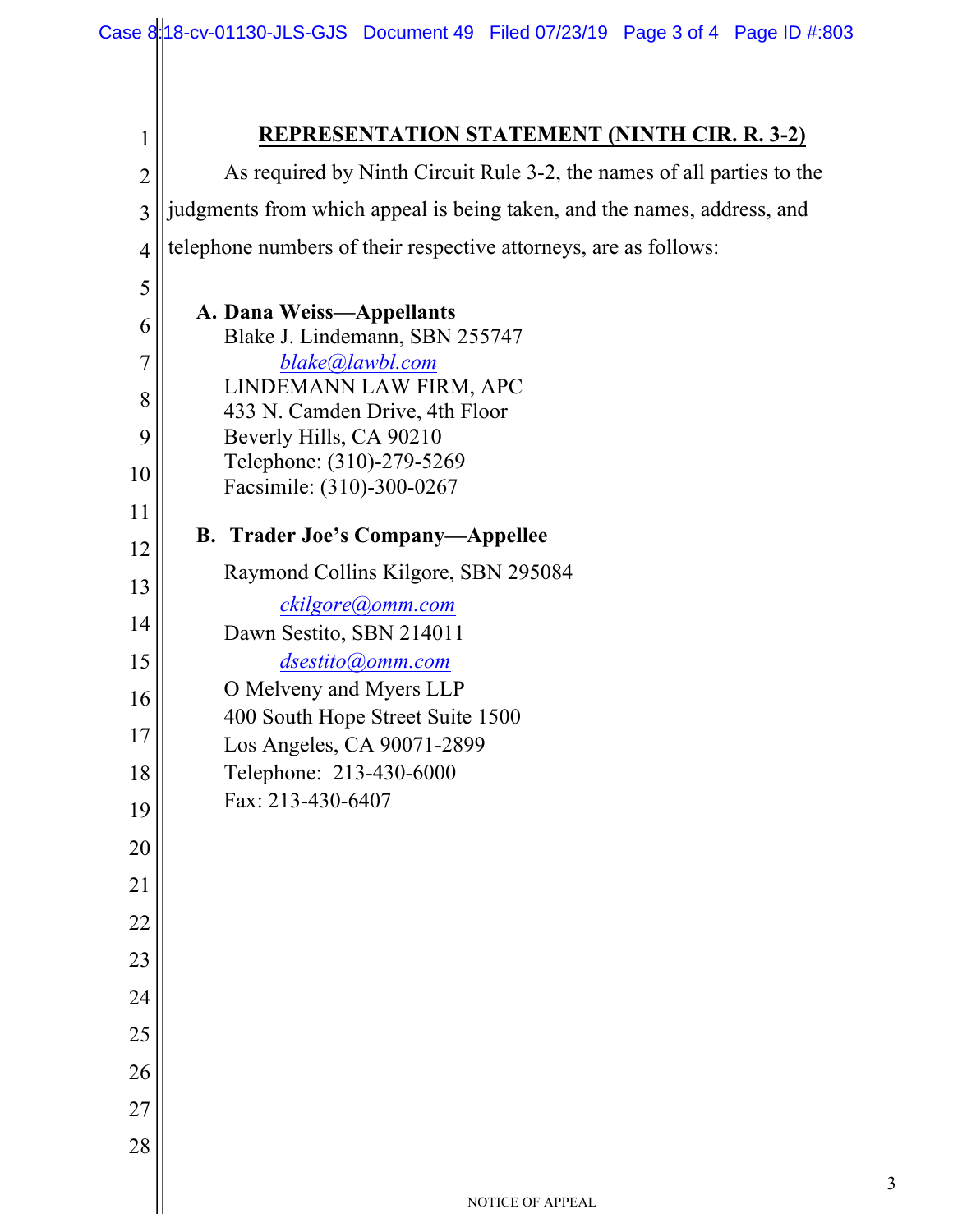|                | Case 8:18-cv-01130-JLS-GJS Document 49 Filed 07/23/19 Page 4 of 4 Page ID #:804                                                                                              |
|----------------|------------------------------------------------------------------------------------------------------------------------------------------------------------------------------|
|                |                                                                                                                                                                              |
| 1              | <b>PROOF OF SERVICE</b>                                                                                                                                                      |
| $\overline{c}$ | I, the undersigned, declare: I am employed in the County of Los Angeles,                                                                                                     |
| 3              | State of California. I am over the age of 18 and not a party to the within action; my                                                                                        |
| $\overline{4}$ | business address is 433 N. Camden Drive, $4th$ Floor, Beverly Hills, CA 90210.                                                                                               |
| 5              | On July 23, 2019, I served the foregoing document as follows:                                                                                                                |
| 6              | <b>NOTICE OF APPEAL</b>                                                                                                                                                      |
| $\overline{7}$ | [X] by electronically filing the foregoing with the Clerk of the Court using the                                                                                             |
| 8              | CM/ECF system which will send notification of such electronic filing to counsel of                                                                                           |
| 9              | record for all parties by operation of the Court's CM/ECF System.                                                                                                            |
| 10             | 1 by U.S. Mail in the ordinary course of business to the non-CM/ECF                                                                                                          |
| 11             | participants indicated on the attached Manual Notice List. I am readily familiar with<br>the Firm's practice for the collection and processing of correspondence for mailing |
| 12             | with the Postal Service and that the correspondence would be deposited with same<br>that same day in the ordinary course of business.                                        |
| 13             |                                                                                                                                                                              |
| 14             | I declare under penalty of perjury under the laws of the United States of<br>America and the State of California that the above is true and correct. Executed on             |
| 15             | July 23, 2019, at Beverly Hills, California.                                                                                                                                 |
| 16<br>17       |                                                                                                                                                                              |
| 18             |                                                                                                                                                                              |
| 19             | <b>NATALY GRANDE</b>                                                                                                                                                         |
| 20             |                                                                                                                                                                              |
| 21             |                                                                                                                                                                              |
| 22             |                                                                                                                                                                              |
| 23             |                                                                                                                                                                              |
| 24             |                                                                                                                                                                              |
| 25             |                                                                                                                                                                              |
| 26             |                                                                                                                                                                              |
| 27             |                                                                                                                                                                              |
| 28             |                                                                                                                                                                              |
|                | PROOF OF SERVICE                                                                                                                                                             |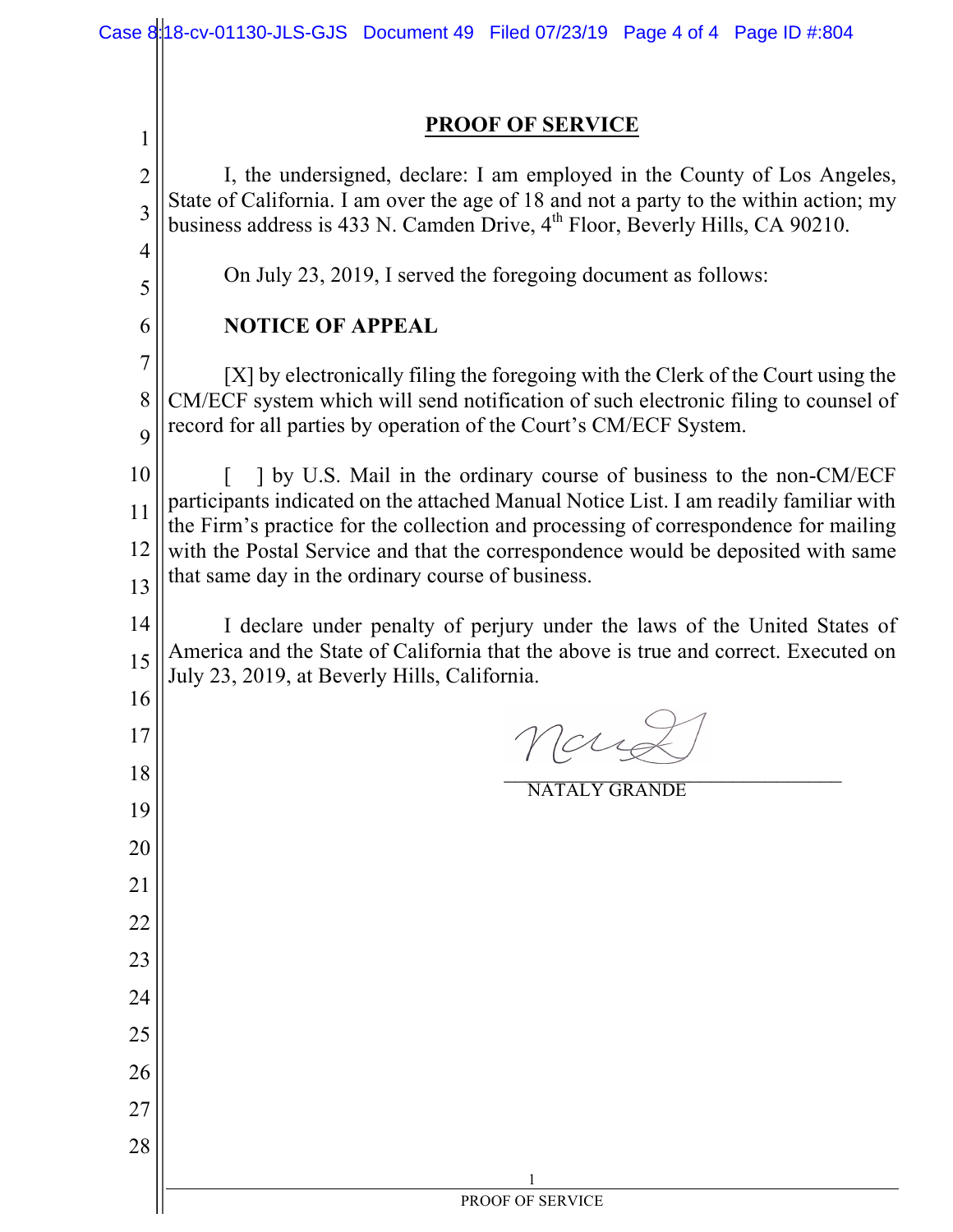Case 8:18-cv-01130-JLS-GJS Document 49-1 Filed 07/23/19 Page 1 of 3 Page ID #:805

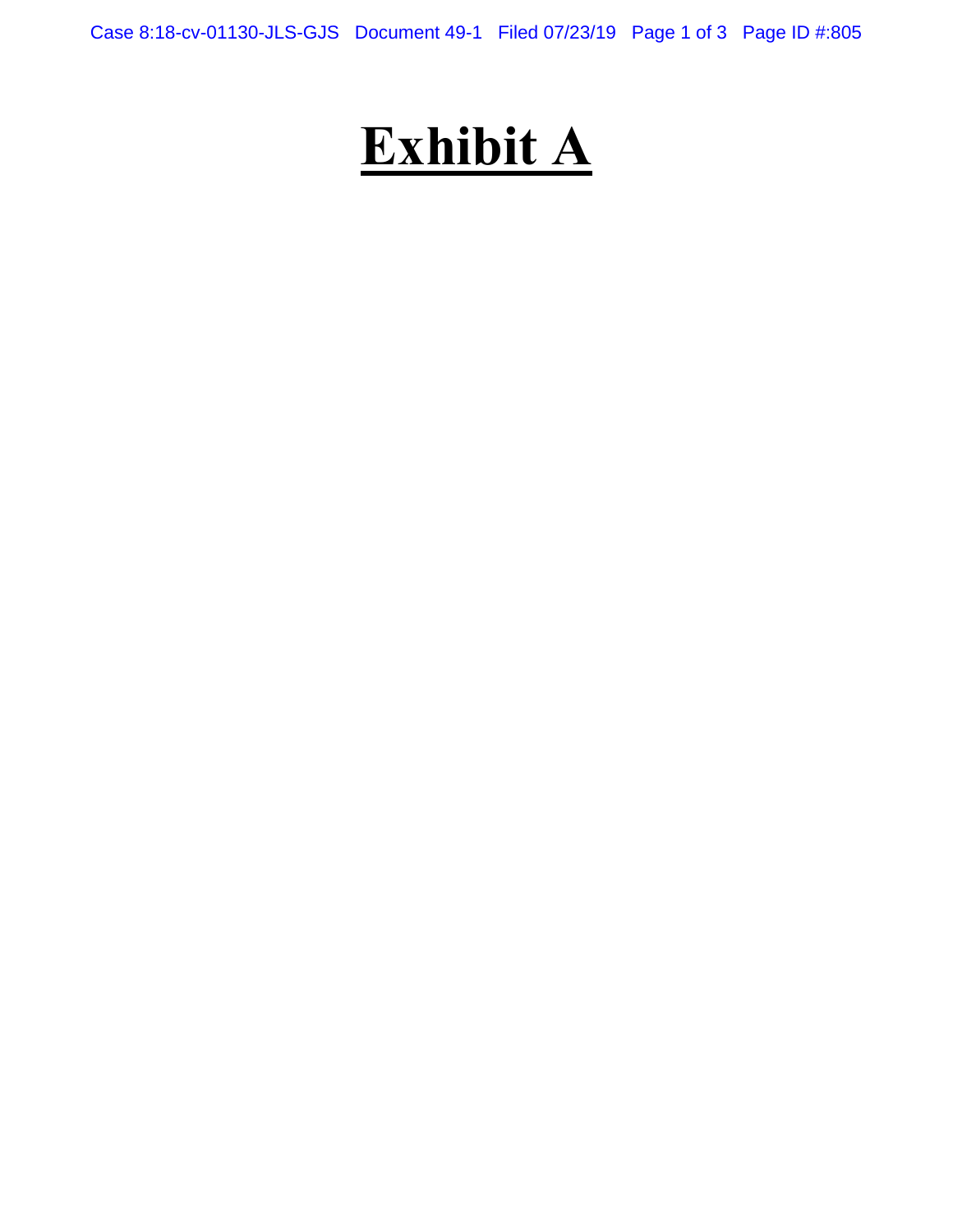|                |                                                                              | Caase88188ecv001880JUSSGJSS Doccumeent4971 Fiidec007/028199 Faagee12o623 FaagedDD##7886 |
|----------------|------------------------------------------------------------------------------|-----------------------------------------------------------------------------------------|
|                |                                                                              |                                                                                         |
| 1              |                                                                              |                                                                                         |
| $\overline{2}$ |                                                                              |                                                                                         |
| 3              |                                                                              |                                                                                         |
| $\overline{4}$ |                                                                              |                                                                                         |
| 5              |                                                                              |                                                                                         |
| 6              |                                                                              |                                                                                         |
| 7              |                                                                              |                                                                                         |
| 8              |                                                                              | UNITED STATES DISTRICT COURT                                                            |
| 9              |                                                                              | <b>CENTRAL DISTRICT OF CALIFORNIA</b>                                                   |
| 10             |                                                                              | <b>SOUTHERN DIVISION</b>                                                                |
| 11             |                                                                              |                                                                                         |
| 12             | DANA WEISS, an individual, and<br>all others similarly situated,             | Case No. 8:18-cv-01130-JLS-GJS                                                          |
| 13             | Plaintiff,                                                                   | <b>JUDGMENT</b>                                                                         |
| 14             | V.                                                                           |                                                                                         |
| 15             |                                                                              |                                                                                         |
| 16             | TRADER JOE'S COMPANY, a<br>California Corporation; and DOES 1<br>through 10, |                                                                                         |
| 17             | Defendant.                                                                   |                                                                                         |
| 18             |                                                                              |                                                                                         |
| 19             |                                                                              |                                                                                         |
| 20             |                                                                              |                                                                                         |
| 21             |                                                                              |                                                                                         |
| 22             |                                                                              |                                                                                         |
| 23             |                                                                              |                                                                                         |
| 24             |                                                                              |                                                                                         |
| 25             |                                                                              |                                                                                         |
| 26             |                                                                              |                                                                                         |
| 27             |                                                                              |                                                                                         |
| 28             |                                                                              |                                                                                         |
|                |                                                                              |                                                                                         |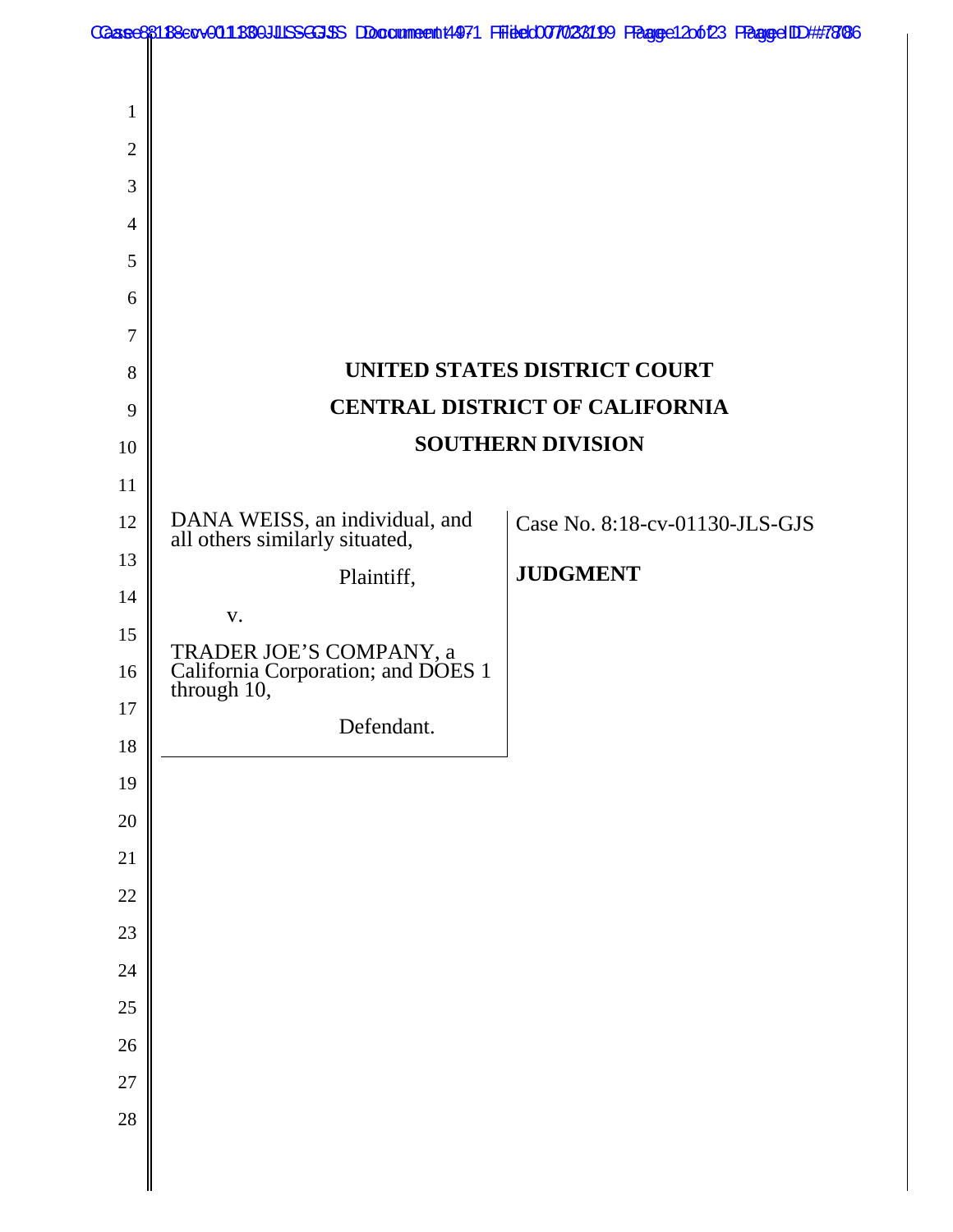|                  | Caase88188exv001880JUSSGGJSS Doccumeentt4971 Filitec0077028199 FRagge23o6123 FRaggeIDD##7897 |  |  |
|------------------|----------------------------------------------------------------------------------------------|--|--|
|                  |                                                                                              |  |  |
| $\mathbf{1}$     | The Court hereby ENTERS judgment in favor of Defendant and against                           |  |  |
| $\overline{2}$   | Plaintiff. In accordance with Local Rule 54-3, Defendant may submit a "Bill of               |  |  |
| 3                | Costs" and an "Application to the Clerk to Tax Costs" to recover any eligible                |  |  |
| $\overline{4}$   | litigation costs in this action. See C.D. Cal. R. 54-2, 54-2.1.                              |  |  |
| $\mathfrak{S}$   |                                                                                              |  |  |
| 6                | IT IS SO ORDERED.                                                                            |  |  |
| $\boldsymbol{7}$ |                                                                                              |  |  |
| 8                | Dated: July 03, 2019                                                                         |  |  |
| 9                | By:                                                                                          |  |  |
| 10               | Hon. Josephine L. Staton<br>United States District Judge                                     |  |  |
| 11               |                                                                                              |  |  |
| 12               |                                                                                              |  |  |
| 13               |                                                                                              |  |  |
| 14               |                                                                                              |  |  |
| 15               |                                                                                              |  |  |
| 16               |                                                                                              |  |  |
| 17               |                                                                                              |  |  |
| 18               |                                                                                              |  |  |
| 19               |                                                                                              |  |  |
| $20\,$           |                                                                                              |  |  |
| $21\,$           |                                                                                              |  |  |
| 22               |                                                                                              |  |  |
| 23               |                                                                                              |  |  |
| 24               |                                                                                              |  |  |
| 25               |                                                                                              |  |  |
| 26               |                                                                                              |  |  |
| $27\,$           |                                                                                              |  |  |
| 28               |                                                                                              |  |  |
|                  | $-1-$                                                                                        |  |  |
|                  |                                                                                              |  |  |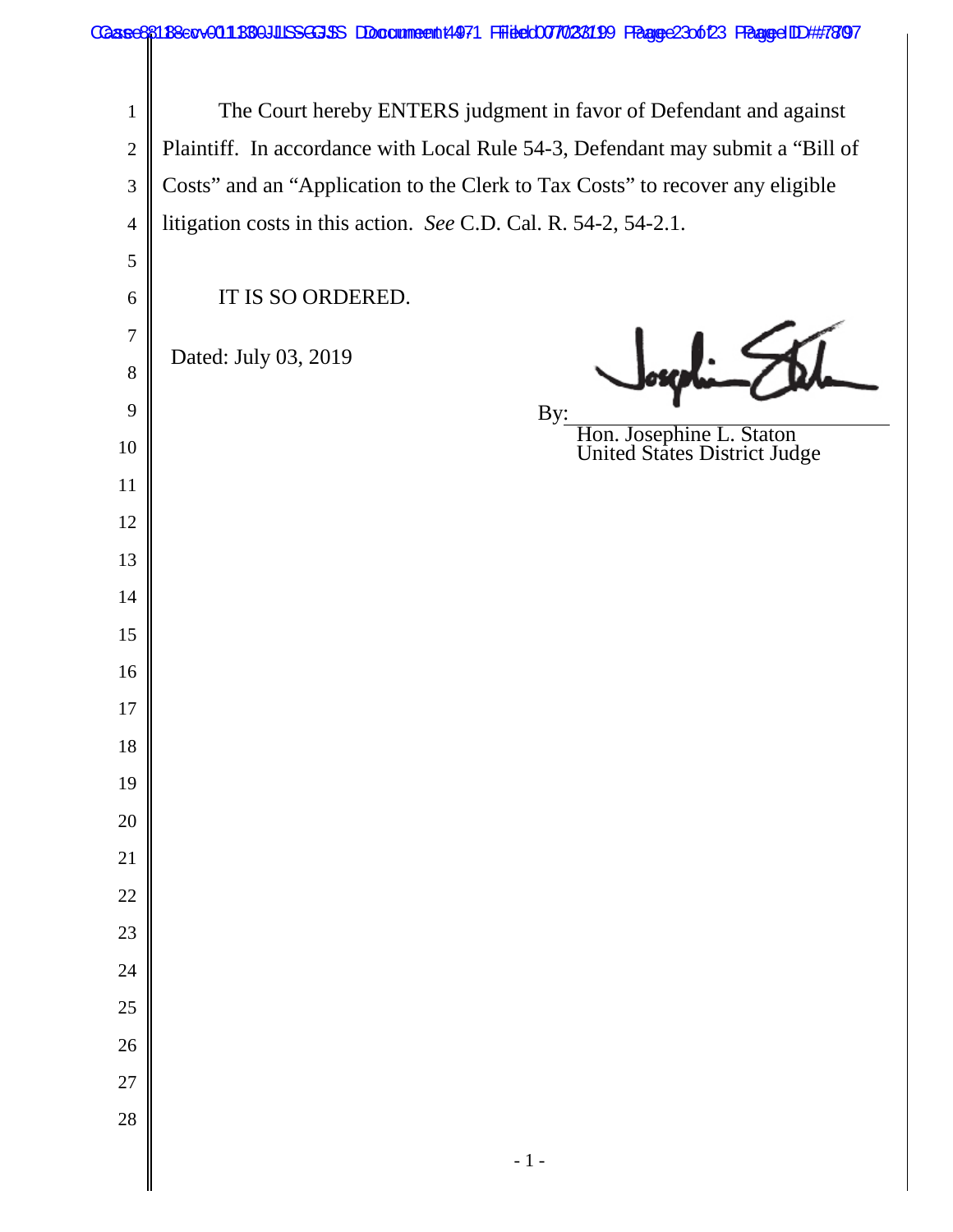Case 8:18-cv-01130-JLS-GJS Document 49-2 Filed 07/23/19 Page 1 of 3 Page ID #:808

# **Exhibit B**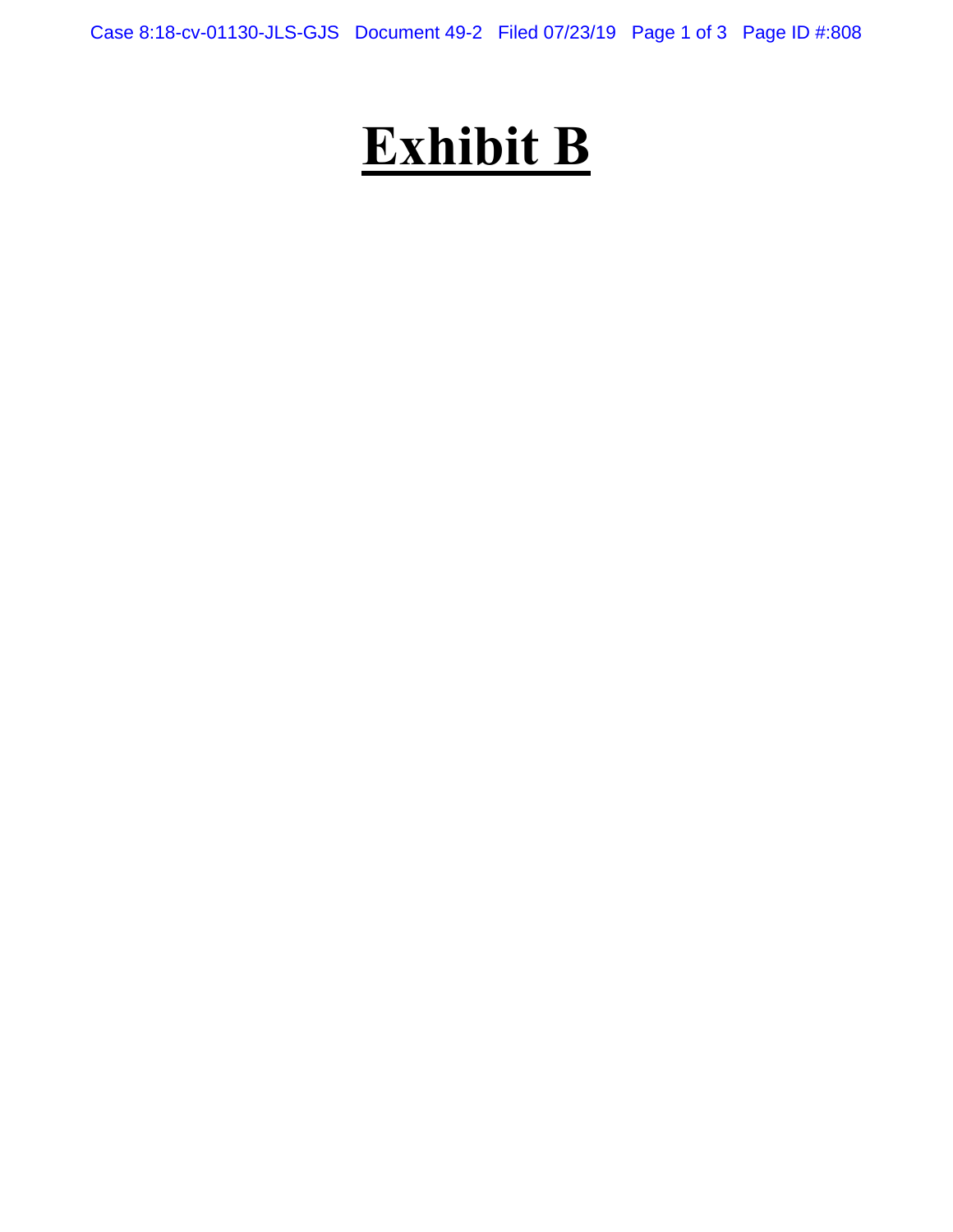#### **CIVIL MINUTES – GENERAL**

Case No. 8:18-cv-01130-JLS-GJS Date: March 06, 2019 Title: Dana Weiss, et al. v. Trader Joe's Company

#### Present: **Honorable JOSEPHINE L. STATON, UNITED STATES DISTRICT JUDGE**

Terry Guerrero N/A Deputy Clerk Court Reporter

ATTORNEYS PRESENT FOR PLAINTIFF: ATTORNEYS PRESENT FOR DEFENDANTS:

Not Present Not Present

# **PROCEEDINGS: (IN CHAMBERS) ORDER (1) STRIKING FIRST AMENDED COMPLAINT (Doc. 27); AND (2) DENYING DEFENDANT'S MOTION TO DISMISS AS MOOT (Doc. 30)**

Before the Court is a Motion to Dismiss filed by Defendant Trader Joe's Company. (Mot., Doc. 30.) Plaintiff Dana Weiss opposed (Opp., Doc. 32) and Defendant replied (Reply, Doc. 34). The Court finds this matter appropriate for decision without oral argument. Fed. R. Civ. P. 78(b); C.D. Cal. R. 7-15. Accordingly, the hearing set for March 8, 2019, at 10:30 a.m., is VACATED. For the following reasons, the Court STRIKES Plaintiff's First Amended Complaint without prejudice and DENIES Defendant's Motion to Dismiss as moot.

On November 20, 2018, the Court dismissed Plaintiff's Complaint and gave her narrow leave to amend. (MTD Order, Doc. 23.) The Court was explicit that the "refresh," "plus symbol," "hydrate," "alkalinity," "perfect balance," and "satisfy" representations were nonactionable "in that they either amount to puffery or otherwise would not deceive a reasonable consumer as a matter of law," (*id.* at 5, 9–13) and that any First Amended Complaint could not "be based on any alleged misrepresentation that the Court concluded was nonactionable as a matter of law" (*see id.* at17). The Court gave Plaintiff "leave to amend, *but only as to the 9.5 pH balance representation*," which the Court found actionable but inadequately pled. (*Id.* at 5 (emphasis added).)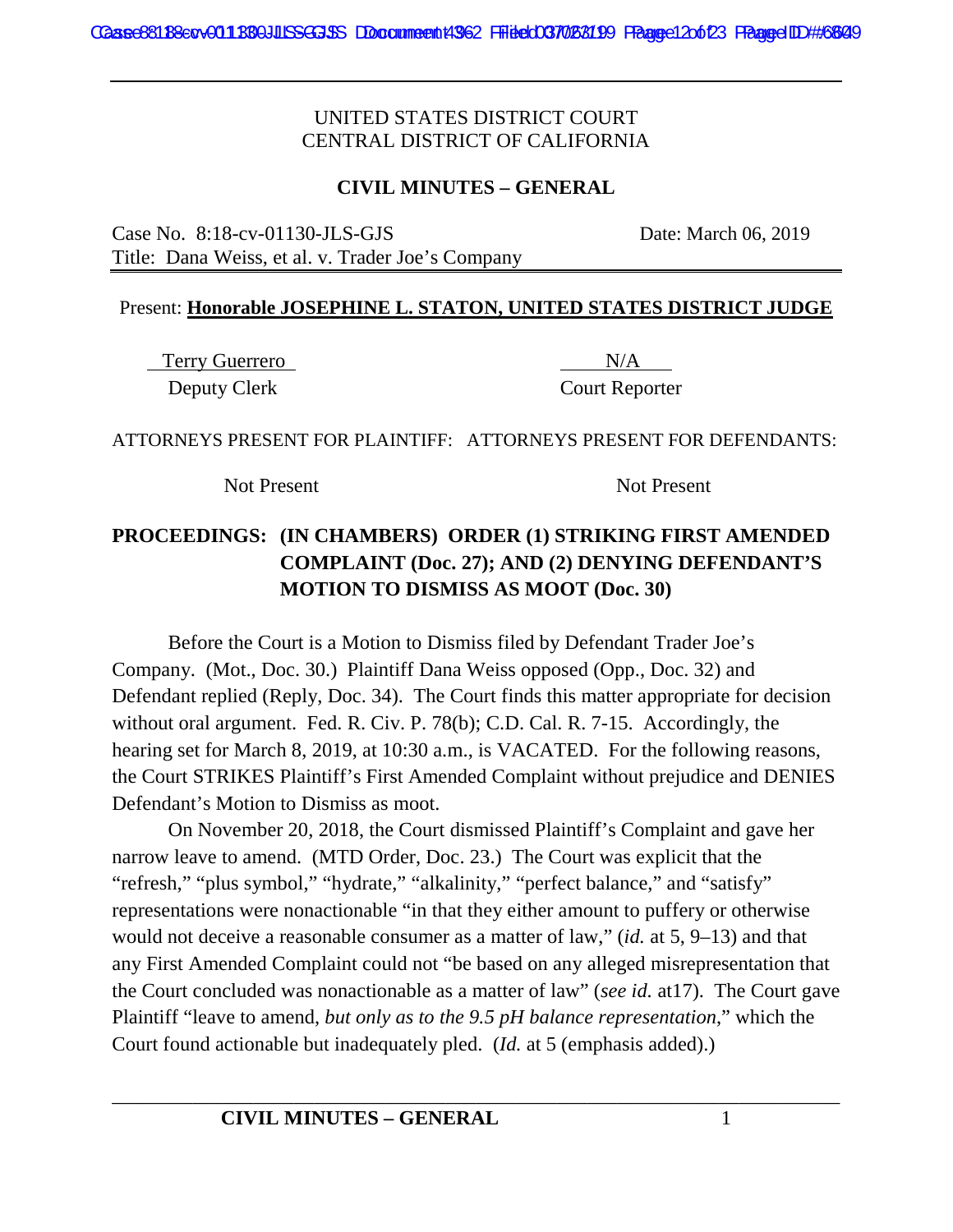#### **CIVIL MINUTES – GENERAL**

| Case No. $8:18$ -cv-01130-JLS-GJS                 | Date: March 06, 2019 |
|---------------------------------------------------|----------------------|
| Title: Dana Weiss, et al. v. Trader Joe's Company |                      |

Plaintiff's First Amended Complaint flouts the Court's Order. (FAC, Doc. 27.) Plaintiff reasserts that the refresh (*id.* ¶ 79), plus symbol (*id.*), hydration (*id.*), alkalinity (*id.* ¶ 78), perfect balance (*id.*), and satisfy (*id.* ¶ 79) representations are false and misleading. Plaintiff tries to bolster these nonactionable claims with articles attached to the First Amended Complaint related to the health benefits of alkaline water. (*Id.* ¶¶ 2, 23–29, 32–33; Exs. 1–7, 10–11, Docs. 27-1 & 27-2.) Further, Plaintiff includes *new*  allegations. (*See, e.g.*, FAC ¶ 54.) Plaintiff explains her noncompliance with the Court's Order by complaining that she "was not even given one chance to amend certain facts as to on-label advertisements." (Opp. at 10.) Disagreement with a court order is not a valid basis to violate it.

Plaintiff suggests that the Court should "disregard [the improperly repeated and new allegations] as it sees fit and decide what claims, if any, will proceed forward based on [the] '9.5+' representation." (Opp. at 11.) However, the Court will not parse through Plaintiff's allegations to determine which comply with the prior Order. Rather, the Court finds it appropriate to STRIKE Plaintiff's First Amended Complaint in its entirety without prejudice. *See Aloe Vera of Am., Inc. v. United States*, 376 F.3d 960, 964–65 (9th Cir. 2004) ("All federal courts are vested with inherent powers enabling them to manage their cases and courtrooms effectively and to ensure obedience to their orders.") (quoting *F.J. Hanshaw Enters., Inc. v. Emerald River Dev., Inc.*, 244 F.3d 1128, 1136 (9th Cir. 2001)).

Accordingly, Plaintiff's First Amended Complaint is STRICKEN without prejudice and Defendant's Motion to Dismiss is DENIED as moot. Plaintiff may file a Second Amended Complaint no later than **fourteen (14)** days from the issuance of this Order that complies with the Court's prior Order and is based *only* on the 9.5 pH balance representation. Further failure to comply with the Court's November 20, 2018 Order will result in sanctions. If Plaintiff fails to timely file a Second Amended Complaint, the Court will immediately dismiss this action.

Initials of Preparer: tg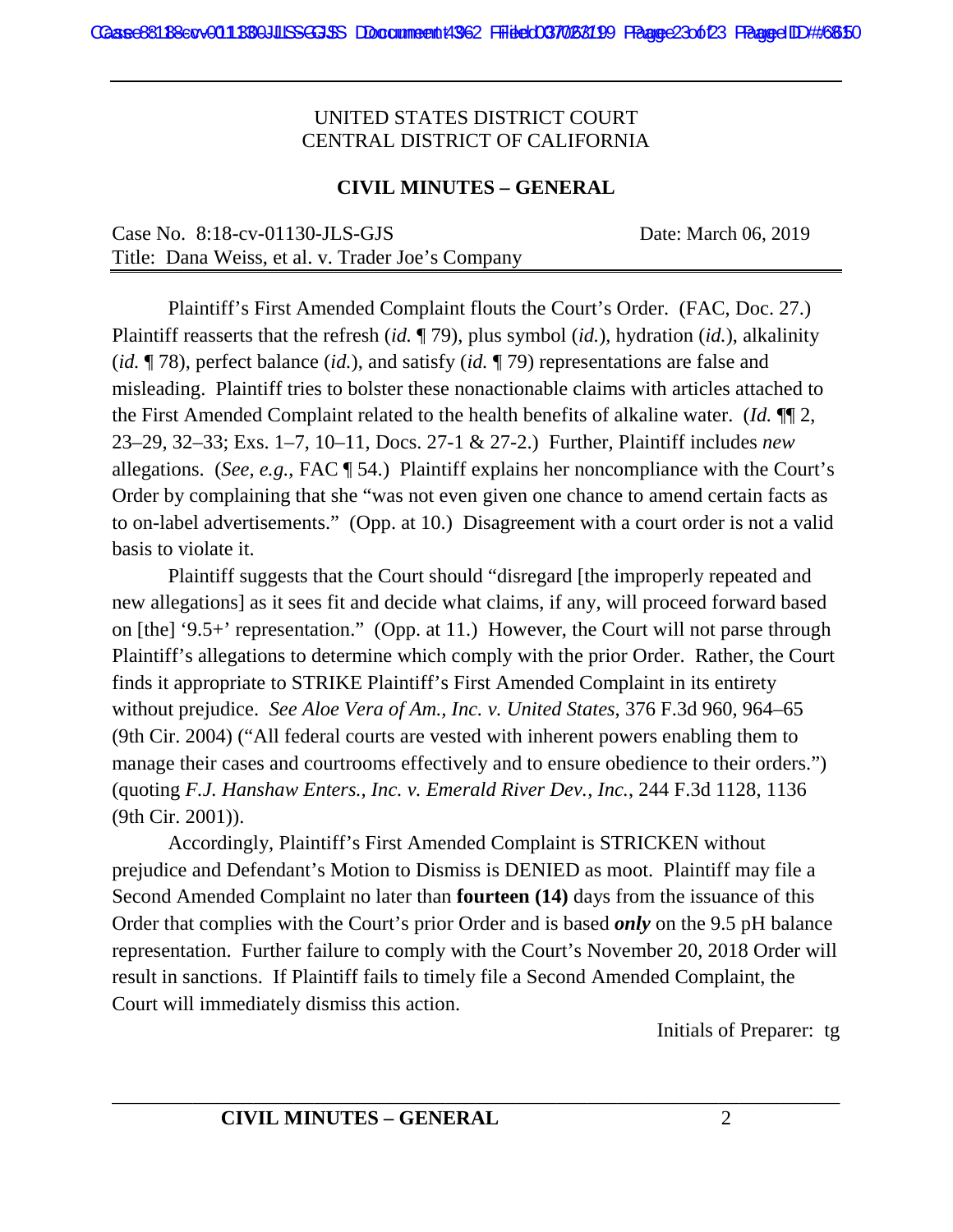Case 8:18-cv-01130-JLS-GJS Document 49-3 Filed 07/23/19 Page 1 of 18 Page ID #:811

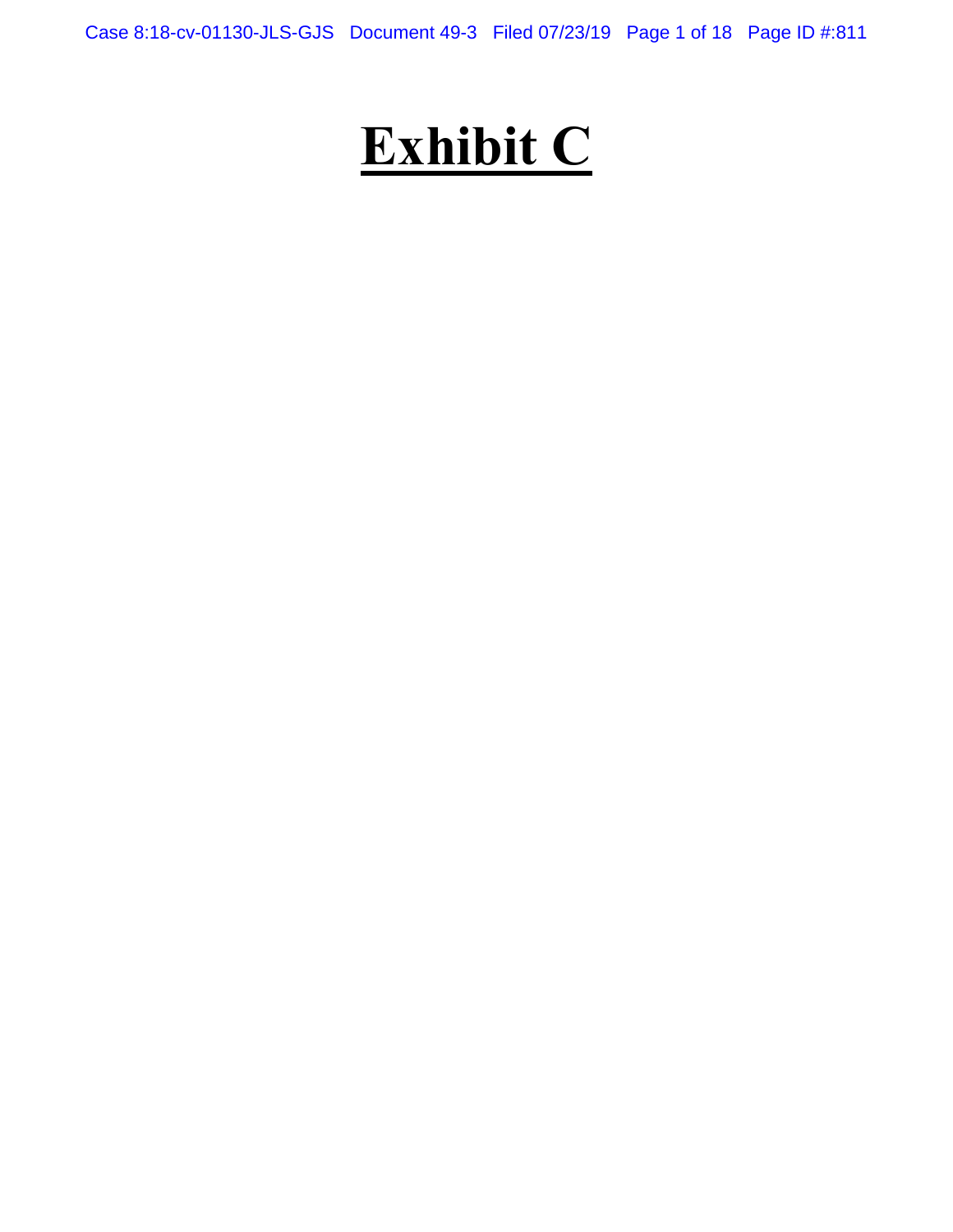#### **CIVIL MINUTES – GENERAL**

Case No. 8:18-cv-01130-JLS-GJS Date: November 20, 2018 Title: Dana Weiss, et al. v. Trader Joe's Company

#### Present: **Honorable JOSEPHINE L. STATON, UNITED STATES DISTRICT JUDGE**

Terry Guerrero N/A Deputy Clerk Court Reporter

ATTORNEYS PRESENT FOR PLAINTIFF: ATTORNEYS PRESENT FOR DEFENDANTS:

Not Present Not Present

# **PROCEEDINGS: (IN CHAMBERS) ORDER GRANTING DEFENDANT'S MOTION TO DISMISS (Doc. 16)**

Before the Court is Defendant Trader Joe's Company's Motion to Dismiss Plaintiff's Complaint, or, in the Alternative, Motion to Strike. (Mot., Doc. 16.) Plaintiff Dana Weiss opposed and Defendant replied. (Opp., Doc. 19; Reply, Doc. 20.) After considering the parties' briefs and oral arguments, and having taken the matter under submission, the Court GRANTS Defendant's Motion to Dismiss and DENIES Defendant's Motion to Strike as moot.

# **I. BACKGROUND**

This is a consumer protection case based on Defendant's alleged misrepresentations regarding its Alkaline Water product. Defendant manufactures, markets, and distributes Alkaline Water in its stores in California and throughout the United States. (Compl. ¶ 16, Doc. 1.)

Around November 2016, Plaintiff began purchasing Defendant's Alkaline Water, typically at Defendant's store in Manhattan Beach, California. (*Id.* ¶ 8.) Plaintiff made these purchases in reliance on the Alkaline Water's label. (*Id.* ¶¶ 8–10.) In the Complaint, Plaintiff embedded a photo of the Water's label, which is reproduced below: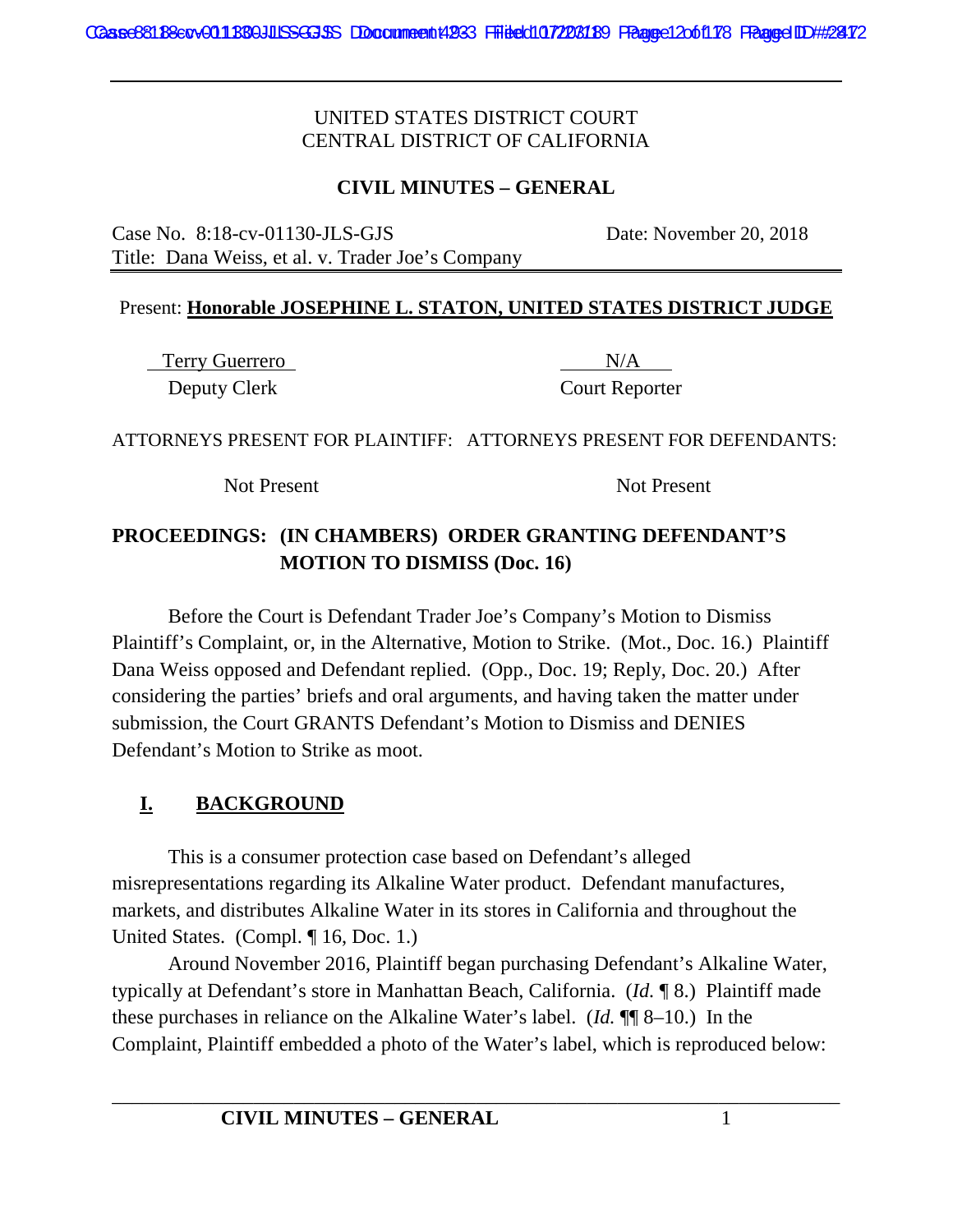## **CIVIL MINUTES – GENERAL**

Case No. 8:18-cv-01130-JLS-GJS Date: November 20, 2018

Title: Dana Weiss, et al. v. Trader Joe's Company





Plaintiff claims that the following statements and aspects of the label are false or misleading:

- "pH  $9.5 +$ " (Compl.  $\P$  21)
- "Our Alkaline Water + Electrolytes is ionized to pH 9.5+." (*Id.*)
- "pH is the measure of acidity and alkalinity. The higher the pH, the greater the alkalinity." (*Id.*)
- "ionized to achieve the perfect balance" (*Id.*)
- "refresh & hydrate" (*Id.* ¶ 22)
- "hundreds of plus symbols" on the label (*Id.*)

Plaintiff also points to the following advertisement for the Alkaline Water in Defendant's "Fearless Flyer" advertising brochure as false and misleading: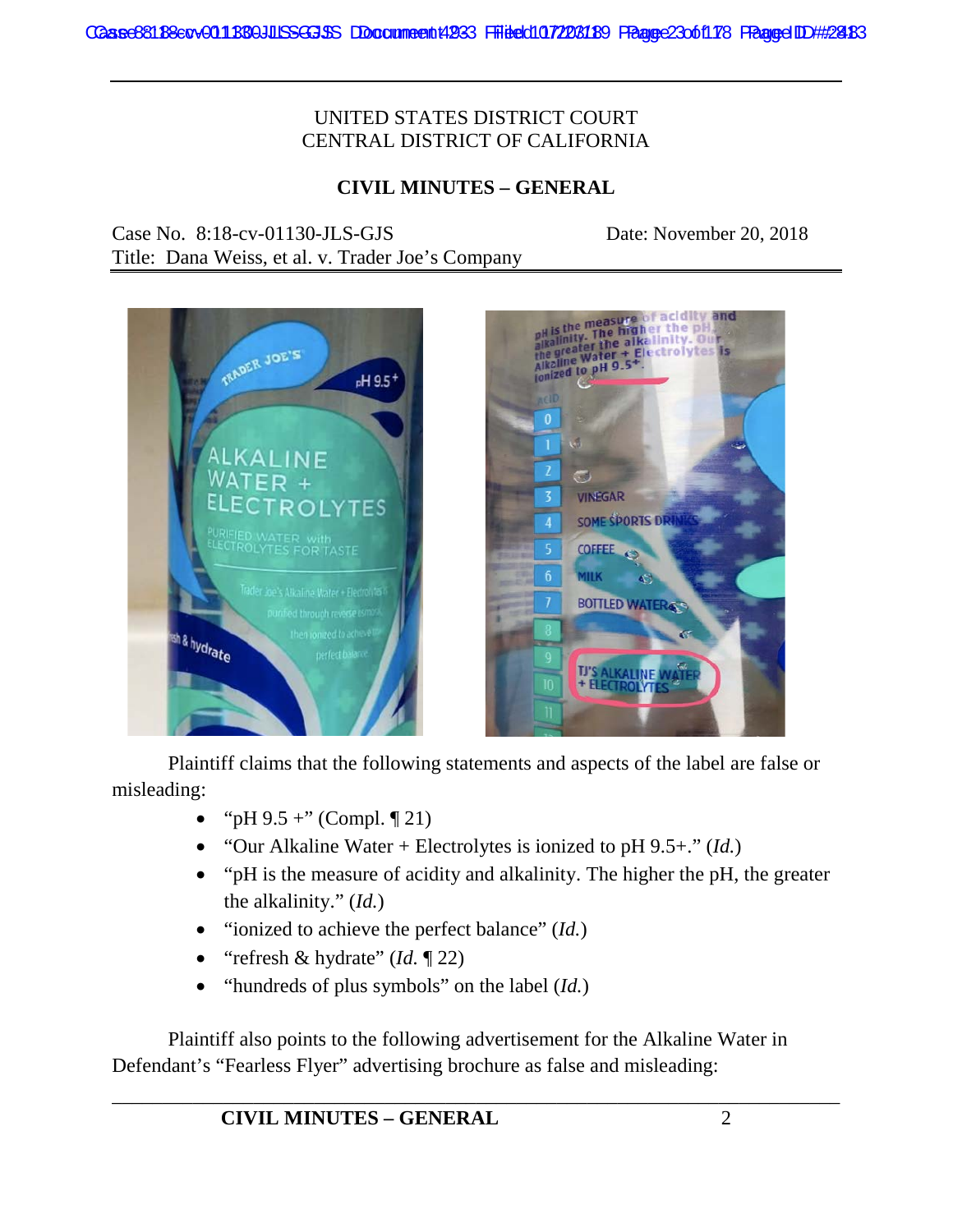#### **CIVIL MINUTES – GENERAL**

Case No. 8:18-cv-01130-JLS-GJS Date: November 20, 2018 Title: Dana Weiss, et al. v. Trader Joe's Company



**Alkaline Water + Electrolytes** 



March 16, 2015-Fearlessly Archived-Still a fun read; price & availability may have chang

Whether you've just eaten an abundance of corn or cranberries (foods high in acid); or you've been sweating profusely: and/or you've been reading this Flyer (because obviously that would make you thirsty)-our Alkaline Water + Electrolytes is a drink that can satisfy. Crystal clear water is 99.9% of what's in the bottle. The other 0.1% is minerals (electrolytes), harvested from the lakes region of Utah. The mineralized water is purified throus reverse osmosis, then run through electric currents (electrolysis), which changes the structure of the water and raises the pH to 9.5+ (neutral pH of water is 7). Trader Joe's Alkaline Water + Electrolytes is water and the some. We're selling it in one liter and 1.5 liter bottles, for 99¢ and \$1.29, respectively.

(*Id.* ¶ 22.) Plaintiff claims the following statements in the advertisement are false or misleading:

- "Whether you've just eaten an abundance of corn or cranberries (foods high in acid); or you've been sweating profusely; and/or you've been reading this Flyer (because obviously that would make you thirsty) our Alkaline Water + Electrolytes is a drink that can satisfy."
- "The mineralized water is purified through reverse osmosis, then run through electric currents (electrolysis), which changes the structure of the water and raises the pH to 9.5+ (neutral pH of water is 7)."
- "Trader Joe's Alkaline Water + Electrolytes is water and then some."

Plaintiff alleges that though there is no scientific evidence showing that Alkaline Water provides more health benefits than typical water, the Water's label misled her to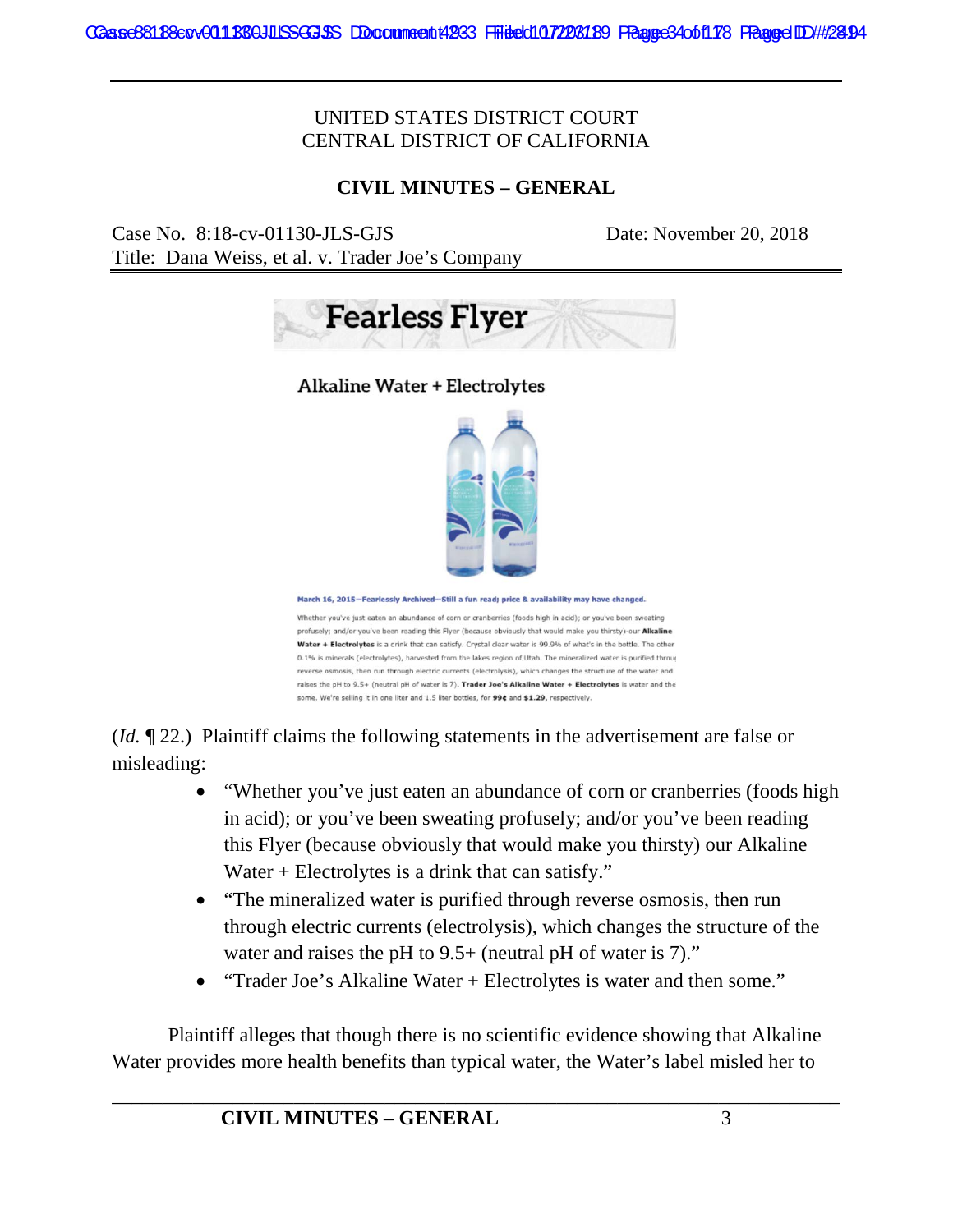#### **CIVIL MINUTES – GENERAL**

| Case No. $8:18$ -cv-01130-JLS-GJS                 | Date: November 20, 2018 |
|---------------------------------------------------|-------------------------|
| Title: Dana Weiss, et al. v. Trader Joe's Company |                         |

believe that the Water was a "superior source of hydration" and could help "balance pH internally." (*Id.* ¶¶ 9, 23, 26.) Plaintiff alleges that if she had been aware that Defendant's Alkaline Water did not provide such benefits, she would not have purchased it. (*Id.* ¶ 27.) Further, Plaintiff claims the Alkaline Water does not actually have a 9.5 pH balance: "Defendants' product does not even maintain or have when bottled and/or sold, the alkalinity represented on the packaging of 9.5+"; "the actual pH at the time of purchase and consumption was far less on the pH scale." (*Id.* ¶¶ 23, 47.)

Based on Defendant's alleged misrepresentations, Plaintiff filed the instant putative class action on June 26, 2018, asserting claims of (1) breach of express warranty; (2) unjust enrichment; (3) violations of California's Consumers Legal Remedies Act ("CLRA"), Cal. Civ. Code § 1750 *et seq.*; <sup>1</sup> (4) violations of California's Unfair Competition Law ("UCL"), Cal. Bus. & Prof. Code § 17200 *et seq.*; (5) violations of California's False Advertising Law ("FAL"), Cal. Bus. & Prof. Code § 17500 *et seq.*; and (6) breach of implied warranty of merchantability in violation of Cal. Com. Code § 2314(2)(f). (*See* Compl. ¶¶ 42–91.) On August 24, 2018, Defendant brought the instant Motion pursuant to Federal Rule of Civil Procedure 12(b)(6). (*See* Mot. at 2.)

# **II. LEGAL STANDARD**

In deciding a motion to dismiss under Rule 12(b)(6), courts must accept as true all "well-pleaded factual allegations" in a complaint. *Ashcroft v. Iqbal*, 556 U.S. 662, 679 (2009). Furthermore, courts must draw all reasonable inferences in the light most favorable to the non-moving party. *See Daniels-Hall v. Nat'l Educ. Ass'n*, 629 F.3d 992, 998 (9th Cir. 2010). However, "courts 'are not bound to accept as true a legal conclusion couched as a factual allegation.'" *Bell Atl. Corp. v. Twombly*, 550 U.S. 544, 555 (2007) (quoting *Papasan v. Allain*, 478 U.S. 265, 286 (1986)). The complaint must contain

 $<sup>1</sup>$  For Plaintiff's Nationwide Class, she also brings this claim pursuant to "the various Consumer"</sup> Protection Acts" of the states where Class Members are present and purchased Defendant's Alkaline Water. (*See* Compl. ¶ 57.)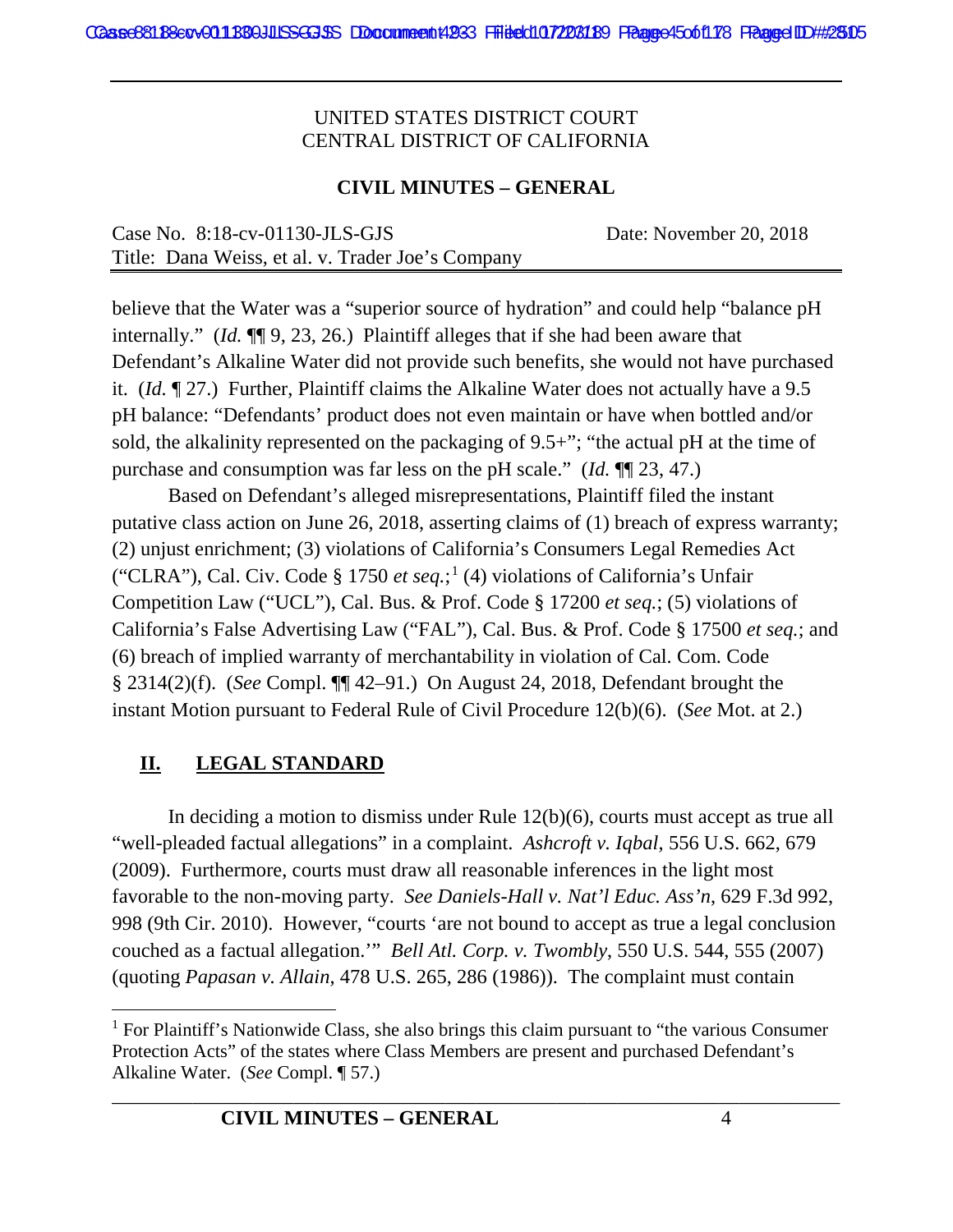#### **CIVIL MINUTES – GENERAL**

| Case No. $8:18$ -cv-01130-JLS-GJS                 | Date: November 20, 2018 |
|---------------------------------------------------|-------------------------|
| Title: Dana Weiss, et al. v. Trader Joe's Company |                         |

"sufficient factual matter, accepted as true, to 'state a claim to relief that is plausible on its face.'" *Iqbal*, 556 U.S. at 678 (quoting *Twombly*, 550 U.S. at 570). "A claim has facial plausibility when the pleaded factual content allows the court to draw the reasonable inference that the defendant is liable for the misconduct alleged." *Id.* (citing *Twombly*, 550 U.S. at 556). Although a complaint "does not need detailed factual allegations," the "[f]actual allegations must be enough to raise a right to relief above the speculative level . . . ." *Twombly*, 550 U.S. at 555. Thus, a complaint must (1) "contain sufficient allegations of underlying facts to give fair notice and to enable the opposing party to defend itself effectively[,]" and (2) "plausibly suggest an entitlement to relief, such that it is not unfair to require the opposing party to be subjected to the expense of discovery and continued litigation." *Starr v. Baca*, 652 F.3d 1202, 1216 (9th Cir. 2011).

# **III. DISCUSSION**

Defendant argues Plaintiff's Complaint is insufficient in that it (1) contains impermissible substantiation claims (Mem. at 6); (2) fails to satisfy pleading standards (*id.* at 7); (3) relies on representations that are "no more than mere puffery" (*id.* at 9); and (4) relies on representations that would not deceive a reasonable consumer (*id.* at 11.) While the Court does find that Plaintiff's Complaint advances impermissible lack-ofsubstantiation claims, it determines that dismissal of Plaintiff's CLRA, UCL, and FAL claims is more appropriate on other grounds. First, the Court finds that most of Defendant's representations are nonactionable in that they either amount to puffery or otherwise would not deceive a reasonable consumer as a matter of law. Next, though it is possible Defendant's 9.5 pH statement would deceive a reasonable consumer, the Court finds that Plaintiff has failed to plead her claim with the particularity required under Federal Rule of Civil Procedure 9(b). Because Plaintiff's claims for breach of express warranty, implied warranty of merchantability, and unjust enrichment are premised on the same allegations, they fail as well. The Court grants Plaintiff leave to amend, but only as to the 9.5 pH balance representation, as it is possible she could allege with more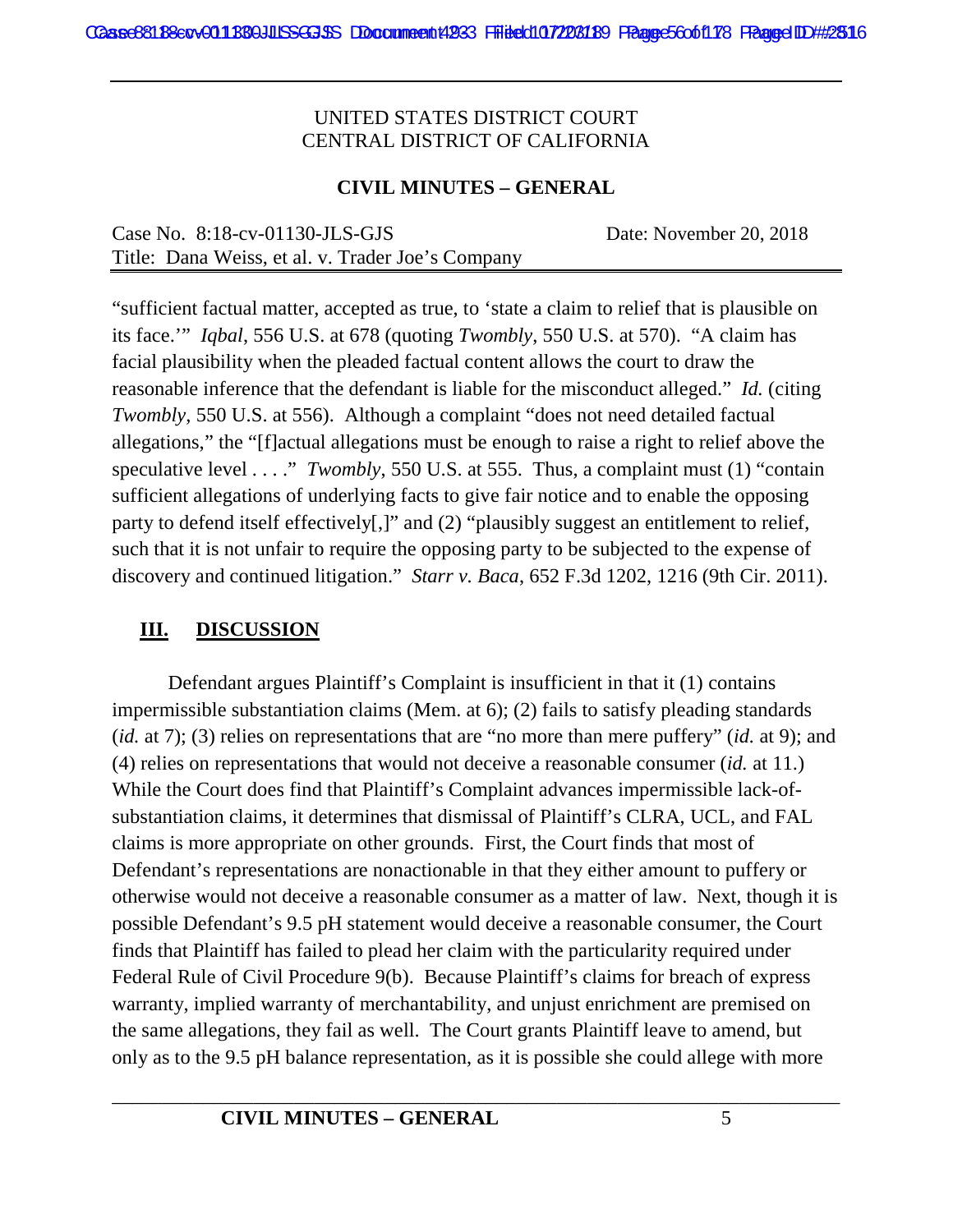#### **CIVIL MINUTES – GENERAL**

Case No. 8:18-cv-01130-JLS-GJS Date: November 20, 2018 Title: Dana Weiss, et al. v. Trader Joe's Company

particularity that the 9.5 pH statement is false. Further, because the Court dismisses Plaintiff's Complaint, the Defendant's Motion to Strike is DENIED as moot.

#### **A. UCL, CLRA, and FAL Claims**

# **1. Whether Plaintiff's UCL, CLRA, and FAL Claims are Lack-of-Substantiation Claims**

Defendant first argues that Plaintiff's UCL, CLRA, and FAL claims are "impermissible substantiation claims" and should be "dismissed on this basis alone." (Mem. at 6.) "A lack-of-substantiation claim challenges a defendant's alleged failure to substantiate representations it makes about its product." *Greenberg v. Target Corp.*, Case No. 17-cv-01862-RS, 2017 WL 9853748, \*2 (N.D. Cal. Aug. 28, 2017). "Such a claim may not be advanced by a private plaintiff under California law." *Id.* (citing *Nat'l Council Against Health Fraud, Inc. v. King Bio Pharm., Inc.*, 107 Cal. App. 4th 1336, 1345 (2003)); *see also Kwan v. SanMedica International*, 854 F.3d 1088, 1096 (9th Cir. 2017) ("[I]t is readily apparent that *King Bio*'s holding is firmly established law in California.").

Plaintiff's Complaint clearly advances, at least in part, lack-of-substantiation claims. For example, it states that: "Defendants do not have a single study to show that their water is 'perfectly balanced' or will provide added hydration compared to other water"; and "there is a lack of genuine and reliable scientific support for a claim that alkaline branded water provides any more benefit to a consumer than typical water." (Compl. ¶¶ 23, 26.) The Ninth Circuit recently found similar allegations to be lack-ofsubstantiation claims. *See Kwan*, 854 F.3d at 1092 ("There is no Credible Scientific Evidence to Support Defendant's 682% HGH Increase Representation, HGH Fountain Of Youth Benefit Representations, And SeroVital Fountain of Youth And Body Composition Representations."). Thus, to the extent that Plaintiff argues in her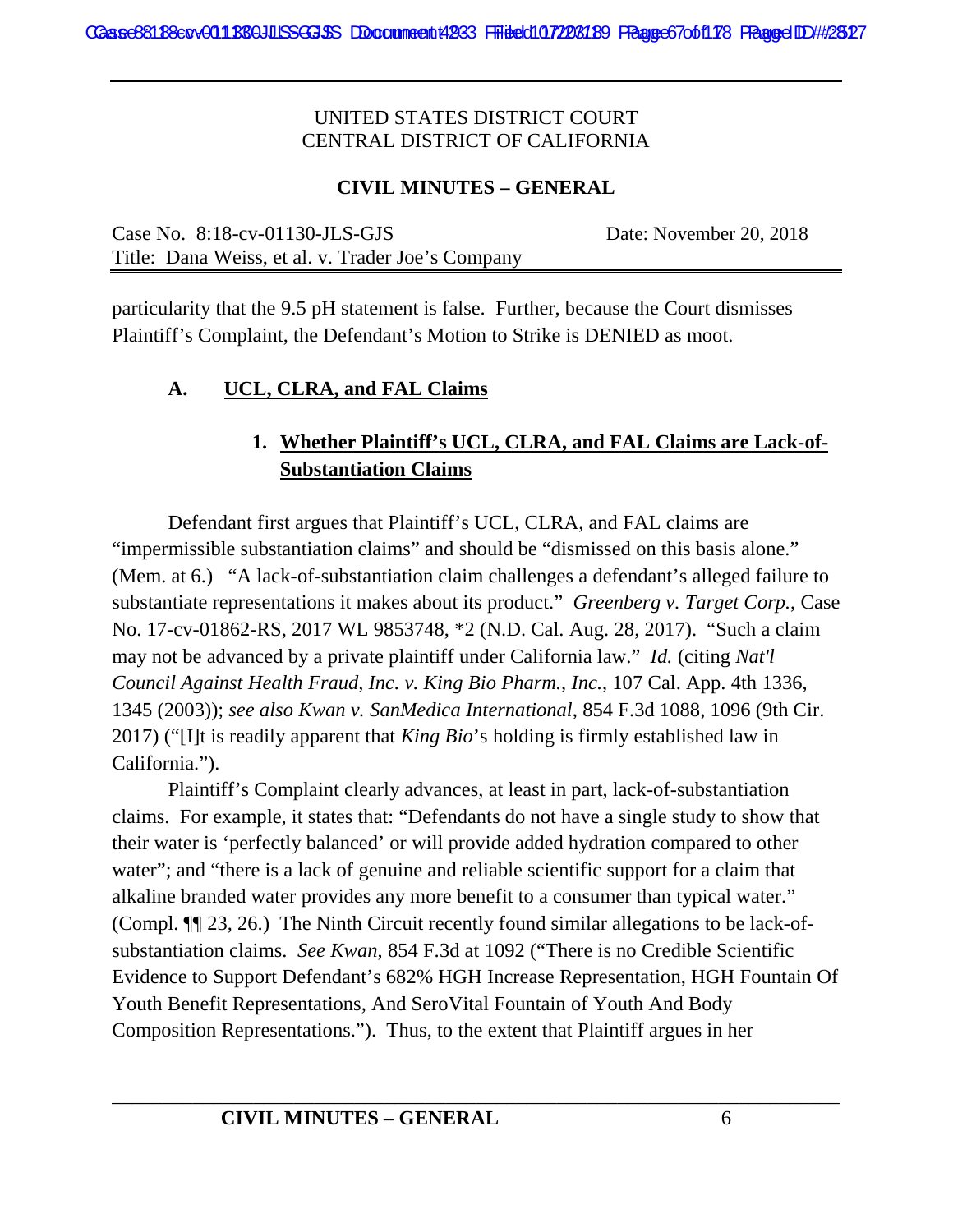#### **CIVIL MINUTES – GENERAL**

| Case No. $8:18$ -cv-01130-JLS-GJS                 | Date: November 20, 2018 |
|---------------------------------------------------|-------------------------|
| Title: Dana Weiss, et al. v. Trader Joe's Company |                         |

Complaint that Defendant has no studies to support health benefits to drinking the Water, Plaintiff has advanced impermissible lack-of-substantiation claims.

In response, Plaintiff attaches a multitude of articles to her Opposition that purportedly establish that the representations on the Water's label are "affirmatively false." (Opp. at 7; Exs. 1–7, 10–11 to Lindemann Decl.) Further, latching on to language from *Greenberg*, Plaintiff claims that she has a "plausible metabolic explanation" that proves the Defendant's representations about the Water are false.<sup>2</sup>

There are two problems with Plaintiff's pivot from a lack-of-substantiation claim to an affirmative-falsity claim. First, "it is axiomatic that the complaint may not be amended by the briefs in opposition to a motion to dismiss." *O'Toole v. Gencor Nutrients, Inc.*, No. CV 14-3754-R, 2017 WL 6514682, at \*2 (C.D. Cal. Aug. 17, 2017). Second, and more fundamentally, the Water's label and marketing, for the most part, do not make the health claims that Plaintiff alleges are "affirmatively false." Hence, rather than dismiss Plaintiff's claims as mere lack-of-substantiation allegations, the Court finds that it is more appropriate to address whether Plaintiff has adequately pleaded a plausible claim that the representations would deceive a reasonable consumer.

# **2. Whether the Defendant's Representations Would Deceive a Reasonable Consumer**

Defendant argues that Plaintiff's CLRA, UCL, and FAL claims fail because "Plaintiff has not shown that the Product's representations are likely to deceive a reasonable consumer." (Mem. at 11.) Further, Defendant argues that the representations are "no more than mere puffery." (Mem. at 9.)

Claims made under the CLRA, FAL, and UCL are governed by the "reasonable consumer" test. *Williams v. Gerber Products Co.*, 552 F.3d 934, 938 (9th Cir. 2008)

<sup>&</sup>lt;sup>2</sup> Plaintiff's "metabolic explanation" is that "once alkaline water enter one's stomach, one's body simply pours in greater amounts of acid to neutralize it so there can be no 'balancing.'" (Opp. at 7.)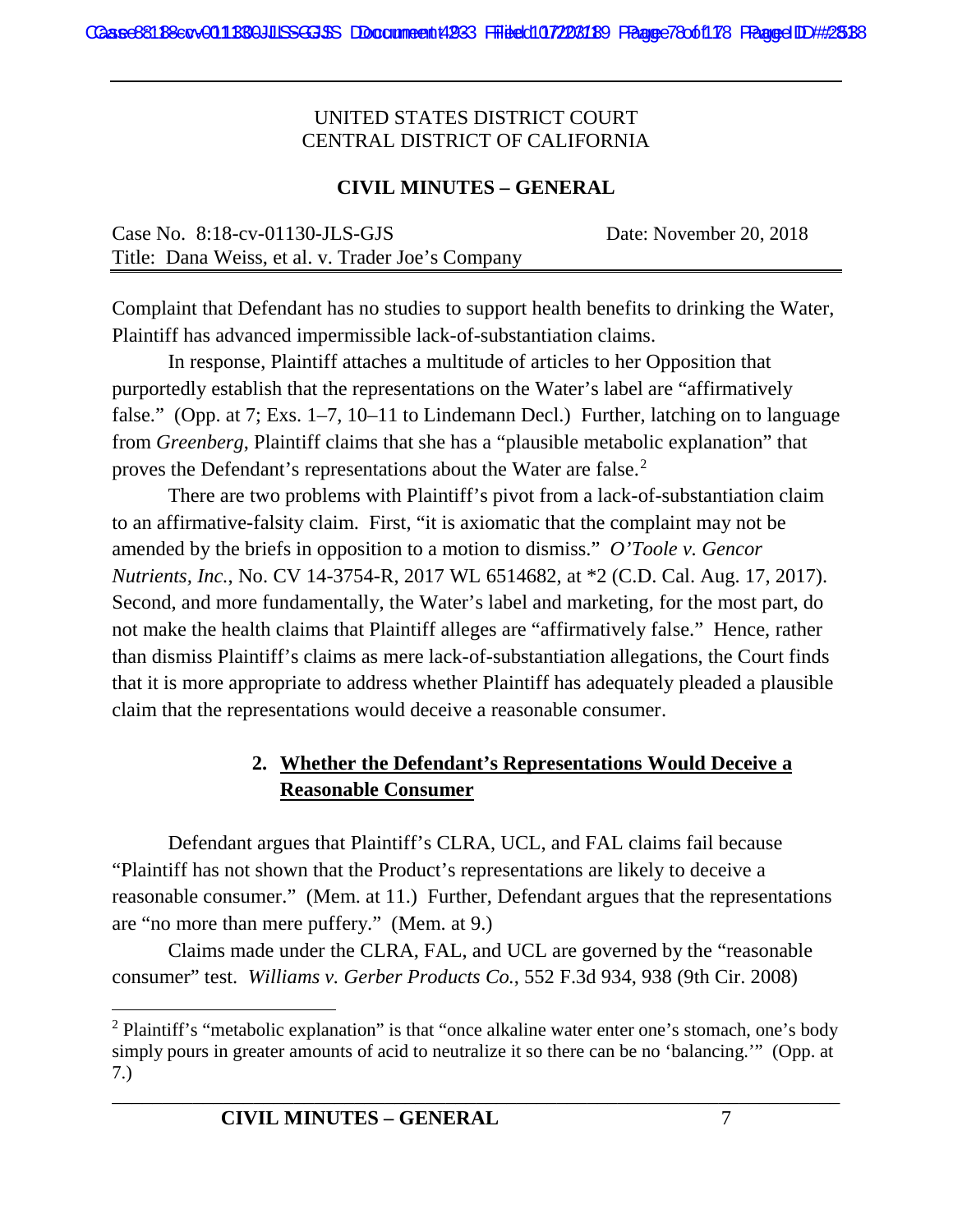#### **CIVIL MINUTES – GENERAL**

| Case No. $8:18$ -cv-01130-JLS-GJS                 | Date: November 20, 2018 |
|---------------------------------------------------|-------------------------|
| Title: Dana Weiss, et al. v. Trader Joe's Company |                         |

(citations omitted). Under that test, Plaintiff must show that "members of the public are likely to be deceived." *Id.* (citation omitted). "'Likely to deceive' implies more than a mere possibility that the advertisement might conceivably be misunderstood by some few consumers viewing it in an unreasonable manner." *Lavie v. Proctor & Gamble Co.*, 105 Cal. App. 4th 496, 508 (2003). Rather, it must be "probable that a significant portion of the general consuming public or of targeted consumers, acting reasonably in the circumstances, could be misled." *Id.* The relevant consumer is "the ordinary consumer within the larger population," not the "least sophisticated consumer" nor one that is "exceptionally acute and sophisticated." *Hill v. Roll Int'l Corp.*, 195 Cal. App. 4th 1295, 1304 (2011) (citation omitted). Generally, the question of whether a business practice is deceptive is a question of fact that is appropriate for resolution on a motion to dismiss only in "rare" circumstances. *See Williams*, 552 F.3d at 938–39. Yet, dismissal is appropriate "[w]here a [c]ourt can conclude as a matter of law that members of the public are not likely to be deceived by the product packaging." *Gonzales v. Peter Thomas Roth Labs, LLC*, Case No. 8:17–cv–01393–JLS–DFM, 2017 WL 5633274, at \*3 (C.D. Cal. Nov. 17, 2017).

"Although misdescriptions of specific or absolute characteristics of a product are actionable, generalized, vague, and unspecified assertions constitute mere puffery upon which a reasonable consumer could not rely." *McKinney v. Google, Inc.,* No. 10–cv– 01177–EJD, 2011 WL 3862120, at \*6 (N.D. Cal. Aug. 30, 2011) (internal quotation marks, citations, and modifications omitted). "[T]o be actionable as an affirmative misrepresentation, a statement must make a specific and measurable claim, capable of being proved false or of being reasonably interpreted as a statement of objective fact." *Vitt v. Apple Computer, Inc.*, 469 Fed. Appx. 605, 607 (9th Cir. 2012) (internal quotation marks omitted).

Plaintiff's Complaint alleges that many representations on the Water's label and in the Fearless Flyer are false and misleading. The crux of Plaintiff's claims, both in her Complaint and as described in her brief, is that Trader Joe's advertisement of the Water misleads consumers to believe that its greater alkalinity will give them an internally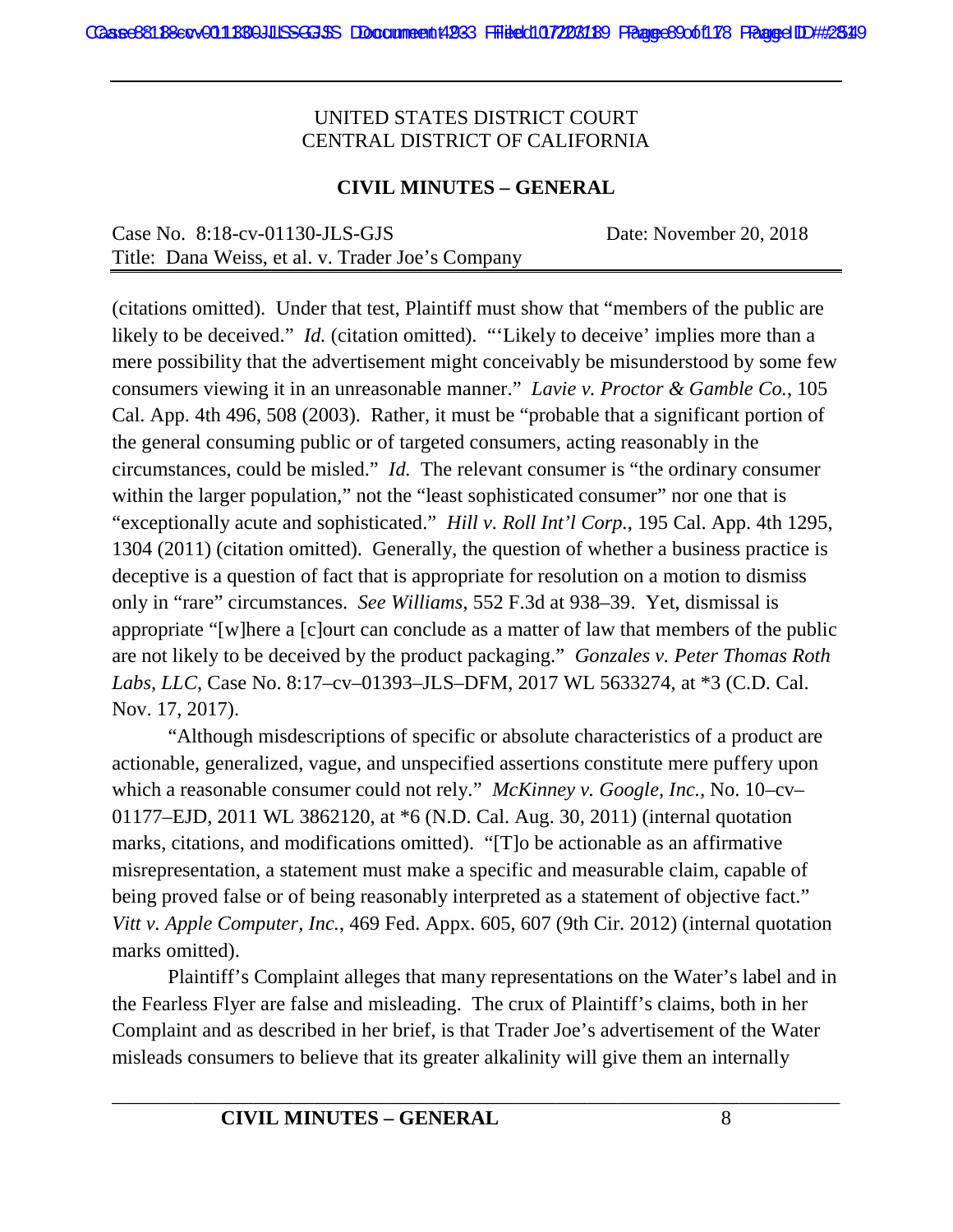#### **CIVIL MINUTES – GENERAL**

| Case No. $8:18$ -cv-01130-JLS-GJS                 | Date: November 20, 2018 |
|---------------------------------------------------|-------------------------|
| Title: Dana Weiss, et al. v. Trader Joe's Company |                         |

balanced pH level that will result in health benefits. However, as explained below, the Court finds that the advertising is either nonactionable puffery that does not promise such benefits or, alternatively, that Plaintiff has acknowledged the truth of the particular statement made. Plaintiff also alleges a misrepresentation of a different kind; namely, that Defendant misstates the pH level of the Water. While a false statement of an objective fact is not puffery, and could mislead a reasonable consumer, the Court finds that Plaintiff has failed to plead this claim with the particularity required under Rule 9(b).

#### **i. "refresh" and Plus Symbols**

First, the Court finds the word "refresh" and the "hundreds of plus symbols" on the label are mere puffery upon which a reasonable consumer could not rely. That the Water will "refresh" consumers is a vague, generalized assertion incapable of being proved false or of being reasonably interpreted as a statement of objective fact. *See Frenzel v. AliphCom*, 76 F. Supp. 3d 999, 1011–12 (N.D. Cal. 2014) (finding representation that product would cause consumers to "wake up refreshed" was nonactionable puffery). Likewise, though Plaintiff claims that plus symbols are a "universal sign of gaining health," the Court finds that the symbols make no specific or measurable claim and thus are mere puffery. (Compl. ¶ 2.)

Accordingly, the "refresh" statement and the plus symbols would not deceive a reasonable consumer, and Plaintiff's claims fail to the extent they rely on these representations.

# **ii. "hydrate"**

The label states that the Water "hydrates," and Plaintiff does not dispute that fact. Rather, Plaintiff argues that Defendant markets the Water "as a superior source of hydration." (Compl. 126.) But Plaintiff comes up empty in showing where Defendant makes any such statement.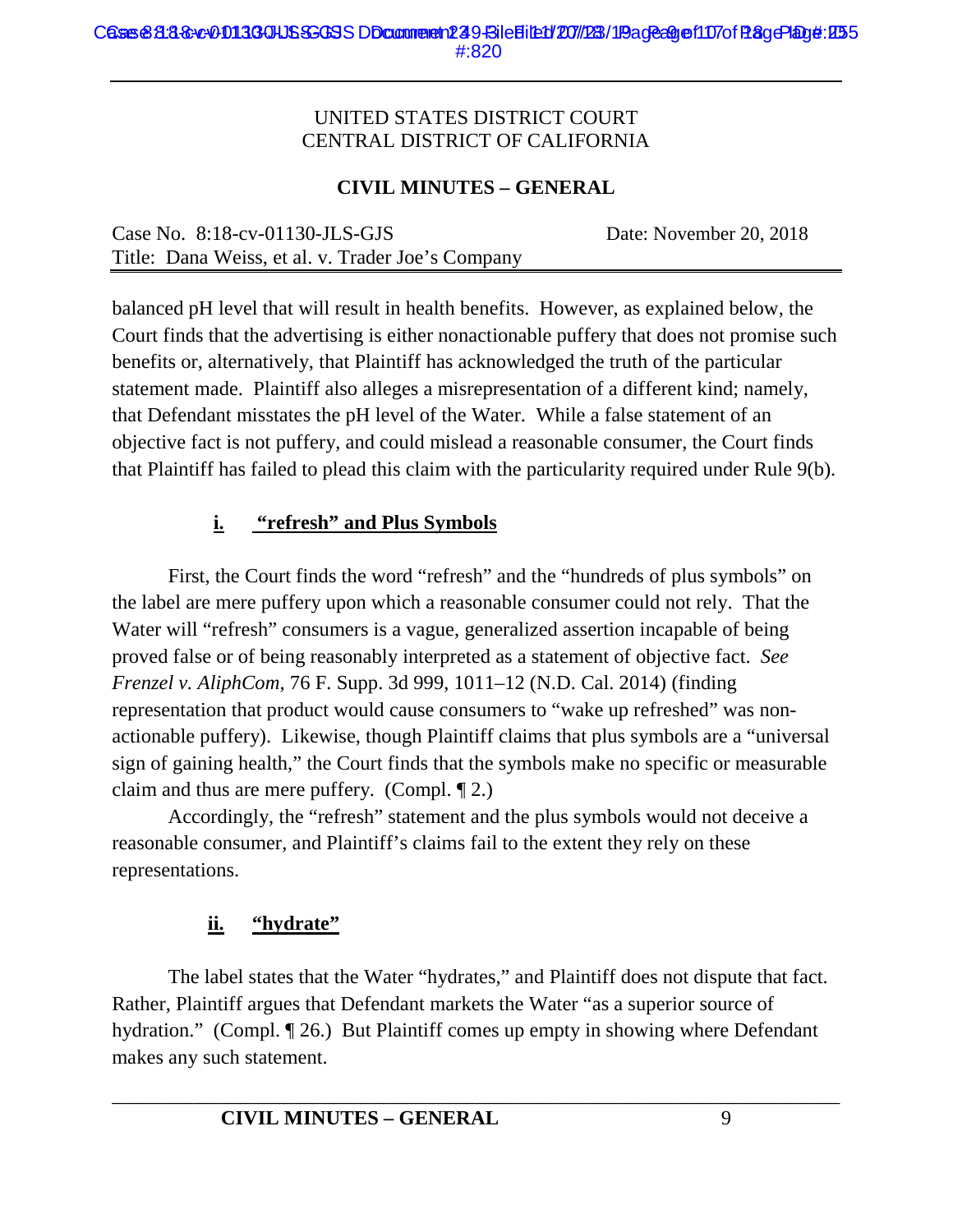#### **CIVIL MINUTES – GENERAL**

| Case No. $8:18$ -cv-01130-JLS-GJS                 | Date: November 20, 2018 |
|---------------------------------------------------|-------------------------|
| Title: Dana Weiss, et al. v. Trader Joe's Company |                         |

Plaintiff relies heavily on the Ninth Circuit's decision in *Fisher v. Monster Beverage Corp.*, 656 Fed. Appx. 819 (9th Cir. 2016), where the court found representations about "hydration" to be misleading. *Fisher* is easily distinguishable from the case at hand. There, the defendant had represented that its energy drink "hydrates like a sports drink," and the plaintiff plausibly alleged that, because of its high caffeine content, the drink did not do so and in fact caused dehydration. *See Fisher v. Monster Beverage Corp.*, 125 F. Supp. 3d 1007, 1016 (C.D. Cal. 2013). The Ninth Circuit reversed the district court and found that it was plausible that the hydration statements were false or misleading. *Fisher*, 656 Fed. Appx. at 823.

Here, unlike in *Fisher* where the drink's label explicitly compared its hydrating ability to sports drinks, Defendant's label merely claims that the Alkaline Water "hydrate[s]." Further, unlike in *Fisher*, Plaintiff admits that the actual statement on the  $label - that the Water "hydrogen" - is true.$ 

Accordingly, the "hydrate" statement would not deceive a reasonable consumer and Plaintiff's claims fail to the extent she relies on this representation.

# **iii. "ionized to achieve the perfect balance"**

Plaintiff also claims that the representation on the label that the Water "is purified through reverse osmosis then ionized to achieve the perfect balance" misled her to think the Water would "allow her to internally achieve a 'perfect' pH balance and be more healthy by virtue of that 'perfect' balance." (Opp. at 4.) First, the Court finds that a reasonable consumer would read the Water's label to mean that the *Alkaline Water*, not the consumer, is perfectly balanced. Second, the Water's label does not claim that there are any health benefits from any particular internal pH balance.

In short, the label makes no claims about consumers achieving a "perfect balance" by virtue of drinking it, and a reasonable consumer would not "assume things about [a] product[] other than what the statement actually says." *See Red v. Kraft Foods, Inc.*, No. CV 10–1028–GW(AGRx), 2012 WL 5504011, at \*3 (C.D. Cal. Oct. 25, 2012)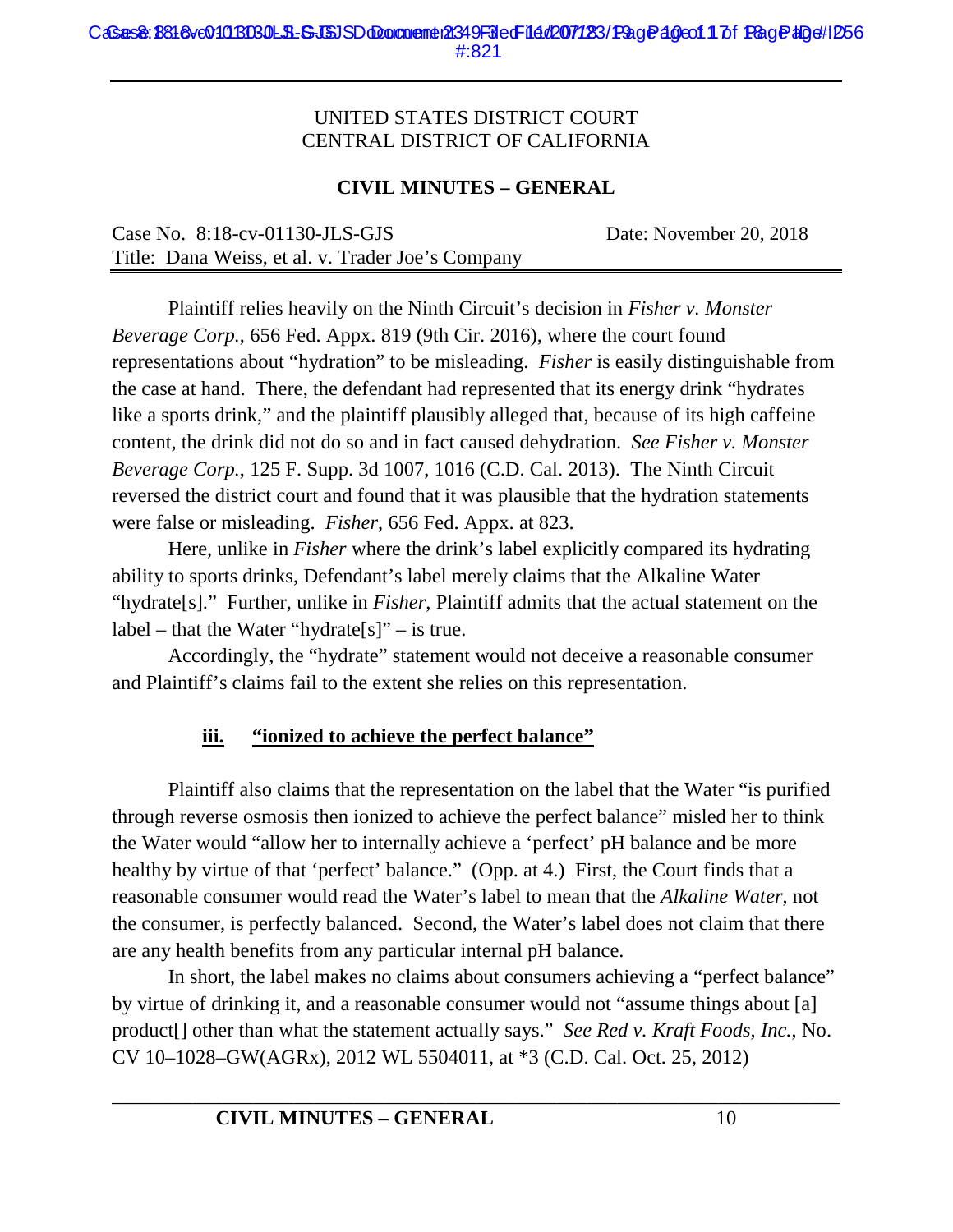#### **CIVIL MINUTES – GENERAL**

| Case No. $8:18$ -cv-01130-JLS-GJS                 | Date: November 20, 2018 |
|---------------------------------------------------|-------------------------|
| Title: Dana Weiss, et al. v. Trader Joe's Company |                         |

(dismissing consumer protection claim that product's packaging "suggest[ed] the product is healthy" because it depicted vegetables and claimed it was made with real vegetables) (emphasis removed); *see also Stuart v. Cadbury Adams USA, LLC*, No. CV 09-6295 AHM(CWX), 2010 WL 1407303, at \*3 (C.D. Cal. Apr. 5, 2010) (where "allegations of consumer deception defy common sense and are contradicted by the actual advertising claims made by [the Defendant]," the claims are properly dismissed).

Accordingly, the "balance" statement would not deceive a reasonable consumer, and Plaintiff's claims fail to the extent they rely on this representation.

## **iv. "pH is the measure of acidity and alkalinity. The higher the pH, the greater the alkalinity."**

Plaintiff also claims that the label's statement that "pH is the measure of acidity and alkalinity. The higher the pH, the greater the alkalinity," is false and misleading. (Compl. ¶ 21.) The Court finds that the label is simply reciting a scientific fact: the pH scale measures acidity and alkalinity, and the higher a pH (between 1 and 14), the greater the alkalinity and the less the acidity. Plaintiff claims in her Opposition that the statement, combined with the pH scale on the label, $3$  "constitutes an affirmative misrepresentation (and by omission) [sic] that the higher the alkalinity, the greater the hydration and 'balance.'" (Opp. at 3.)

The statement does not claim that the Water's alkalinity will provide greater hydration or "balance," nor does anything else on the Water's label. Accordingly, the Court finds it would not deceive a reasonable consumer, and Plaintiff's claims fail to the extent they rely on this representation.

<sup>&</sup>lt;sup>3</sup> Plaintiff's Complaint does not allege that the pH scale is false or misleading.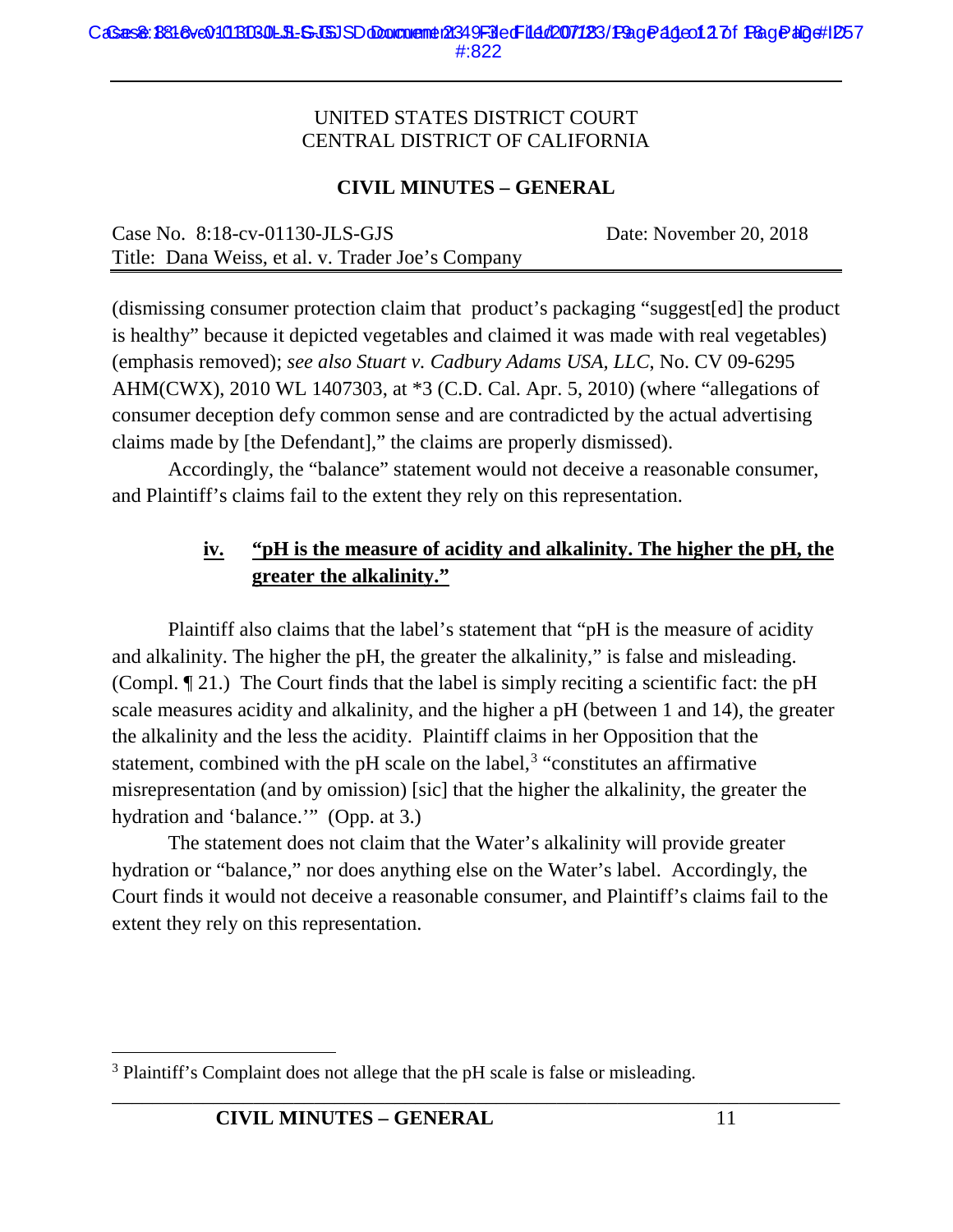#### **CIVIL MINUTES – GENERAL**

Case No. 8:18-cv-01130-JLS-GJS Date: November 20, 2018 Title: Dana Weiss, et al. v. Trader Joe's Company

#### **v. "a drink that can satisfy" and "water and then some"**

Defendant's Fearless Flyer represents that "[w]hether you've just eaten an abundance of corn or cranberries (foods high in acid); or you've been sweating profusely; and/or you've been reading this Flyer (because obviously that would make you thirsty) our Alkaline Water + Electrolytes is a drink that can satisfy." (Compl. ¶ 22.) Plaintiff's counsel at the hearing for this Motion claimed that this statement is misleading because it implies that the Water will "balance" a consumer's internal pH after he or she has eaten acidic foods and will provide superior hydration. Plaintiff's argument here fails for the same reasons discussed throughout – the Fearless Flyer claims no such health benefits. All the Flyer says is that the drink will "satisfy" which the Court finds, similar to "refresh," is mere puffery upon which a reasonably consumer would not rely.

Further, Plaintiff argues in her Opposition that the statement "Trader Joe's Alkaline Water + Electrolytes is water and then some," "provide[s] a contextual inference that Alkaline Water of Trader Joe's provides more health benefits and better hydration than normal water." (Opp. at 4.) The statement is made immediately following this description of the Water's contents: "Crystal clear water is 99.9% of what's in the bottle. The other 0.1% is minerals (electrolytes), harvested from the lake region of Utah. The mineralized water is purified through reverse osmosis, then run through electric currents (electrolysis), which changes the structure of the water and raises the pH to 9.5+ (neutral pH of water is 7)."

Again, the Court finds that the statement "water and then some" is mere puffery – the statement has no discernible meaning and is thus incapable of being proven true or false. Furthermore, even if it were not puffery, the Court finds that a reasonable consumer would understand the statement to refer to either the fact that electrolytes are added to the Water (something Plaintiff does not allege is false) or that the pH is raised to 9.5.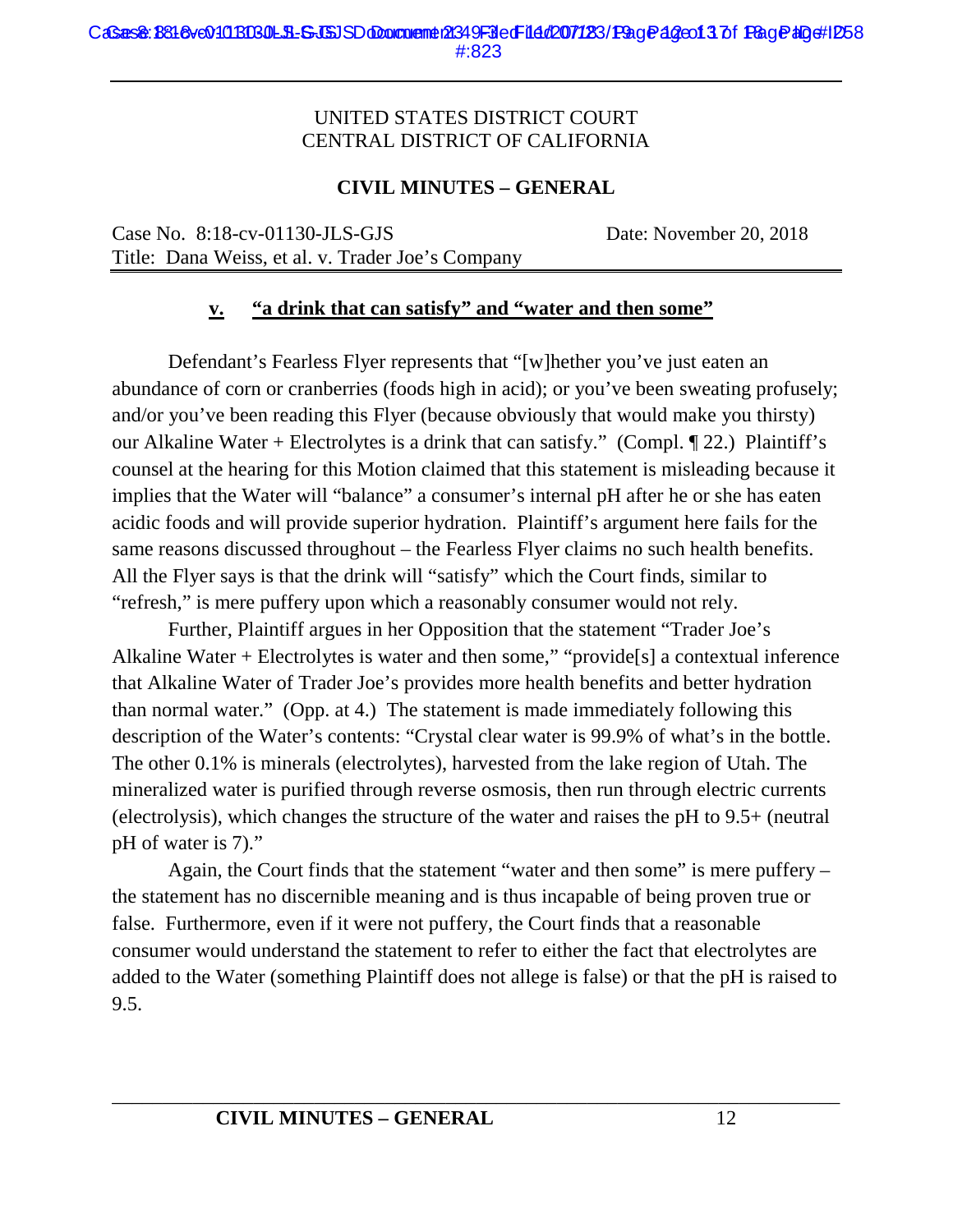#### **CIVIL MINUTES – GENERAL**

Case No. 8:18-cv-01130-JLS-GJS Date: November 20, 2018 Title: Dana Weiss, et al. v. Trader Joe's Company

Accordingly, the "satisfy" and "water and then some" statements would not deceive a reasonable consumer, and Plaintiff's claims fail to the extent they rely on these representations.

#### **vi. 9.5 pH Representations**

Finally, Plaintiff claims that Defendant falsely represented the Water as having a 9.5 pH level. This representation is made on the Water's label and in the Fearless Flyer. Plaintiff claims that the Water "does not even maintain or have when bottled and/or sold" a 9.5 pH balance and that "the actual pH at the time of purchase and consumption was far less on the pH scale." (Compl. ¶¶ 23, 47.) At the hearing for this Motion, Plaintiff's counsel represented that Plaintiff came to believe that the Water does not have a 9.5 pH balance based on articles and videos she viewed on the internet and from personally testing the water. Unlike Plaintiff's other allegations that fail as a matter of law, the 9.5 pH representation, if false, could plausibly deceive a reasonable consumer. However, Plaintiff has failed to plead with particularity how she came to believe that the representation is false.

Rule 9(b) applies to claims sounding in fraud, which includes false representation allegations in the CLRA, FAL, and UCL context.4 *Kearns v. Ford Motor Co*., 567 F.3d 1120, 1125 (9th Cir. 2009) (applying Rule 9(b) to UCL and CLRA claims); *Brazil v. Dole Food Co.*, 935 F. Supp. 2d 947, 963–64 (N.D. Cal. 2013) (applying Rule 9(b) to CLRA, FAL, and UCL claims). Plaintiff must allege "'the who, what, when, where, and how' of the misconduct charged." *Hunt v. Sunny Delight Beverages Co.*, Case No. 8:18 cv-00557-JLS-DFM, 2018 WL 4057812, at \*5 (C.D. Cal. Aug. 23, 2018). "The plaintiff must set forth what is false or misleading about a statement, and why it is false." *Vess v.* 

 <sup>4</sup> Plaintiff does not appear to dispute that Rule 9(b) applies to her claims. (*See* Opp. at 9.) Nor could she, as her Complaint is replete with references to Defendant's allegedly fraudulent course of conduct. (*See, e.g.*, Compl. ¶¶ 1, 13, 19.)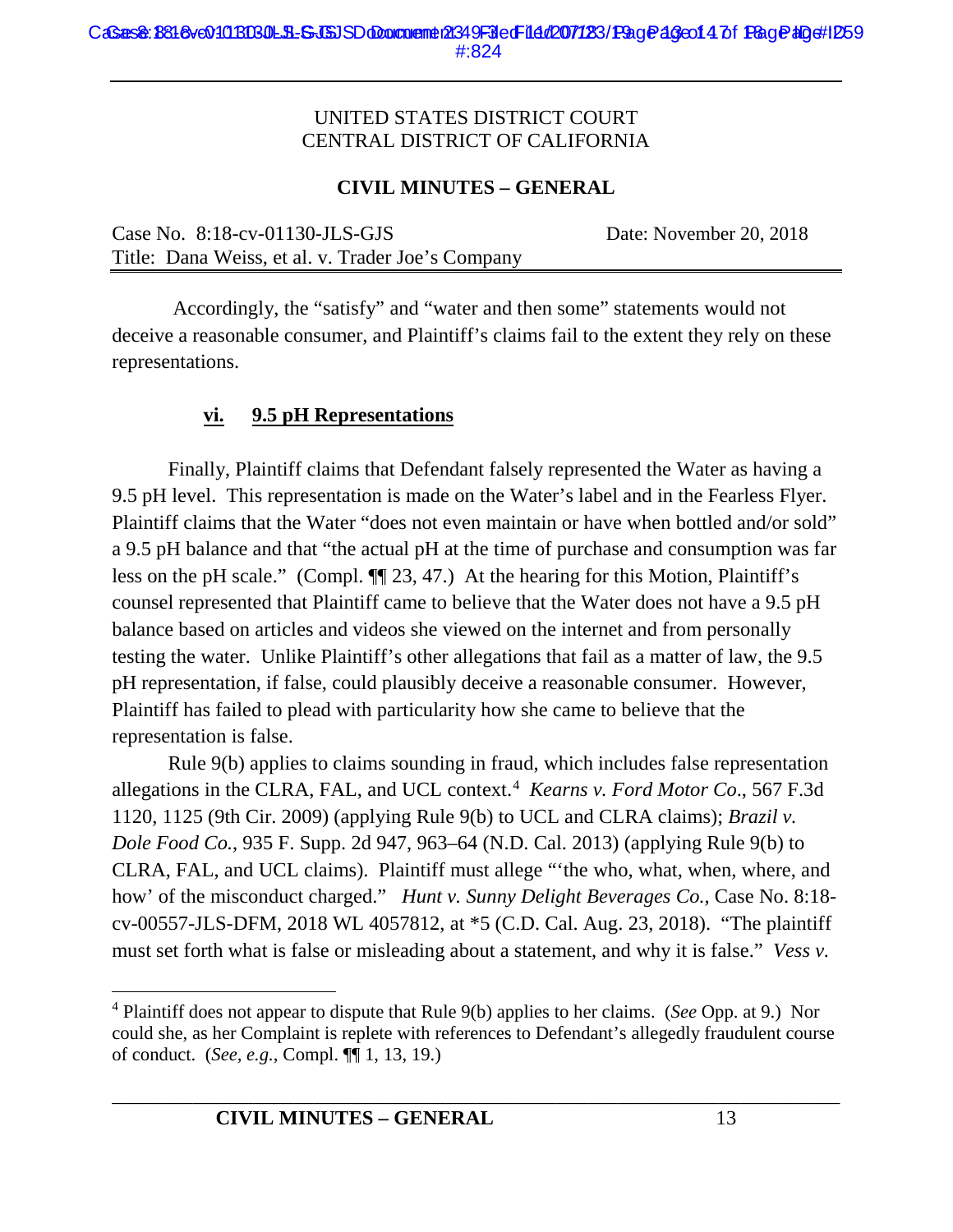#### **CIVIL MINUTES – GENERAL**

| Case No. $8:18$ -cv-01130-JLS-GJS                 | Date: November 20, 2018 |
|---------------------------------------------------|-------------------------|
| Title: Dana Weiss, et al. v. Trader Joe's Company |                         |

*Ciba-Geigy Corp. USA*, 317 F.3d 1097, 1106 (9th Cir. 2003); *see also Marolda v. Symantec Corp.*, 672 F. Supp. 2d 992, 1001 (N.D. Cal. 2009) ("The falsity of the representation must [] be alleged with particularity.").

Here, Plaintiff has failed "to provide a basis for why she believes the [9.5 pH representation] is false." *Brenner v. Proctor and Gamble Co.*, Case No. SACV 16-1093- JLS (JCG), 2016 WL 8192946, at \*5 n.5 (C.D. Cal. Oct. 20, 2016) (citing *In re GlenFed, Inc. Sec. Litig*., 42 F.3d 1541, 1548 (9th Cir. 1994) (en banc) (superseded by statute on other grounds). Indeed, Plaintiff's Complaint is devoid of *any* basis for her assertion that the 9.5 pH representation is false. Even assuming that viewing videos on the internet or personally testing the pH balance of the Water is enough to support her claim,<sup>5</sup> this purported factual support is not included in the Complaint. Further, the Complaint is vague as to *when* Plaintiff observed that the pH balance was not 9.5 – was it when it was bottled, when it was purchased, or when it was consumed? This lack of specificity fails "to give defendants notice of the particular misconduct . . . so that they can defend against the charge." *Kearns*, 567 F.3d at 1124 (internal citations omitted).

Accordingly, the Court GRANTS Defendant's Motion to Dismiss as to Plaintiff's allegation that the Water does not have a pH of 9.5. Because it is possible that Plaintiff could plead more facts and allege with proper particularity that the 9.5 pH representation is false, the Court grants her leave to amend as to this allegation. In an amended complaint, Plaintiff must allege the factual basis for her belief that the 9.5 pH claim is false.

<sup>&</sup>lt;sup>5</sup> The Court seriously questions Plaintiff's decision to bring this suit if the only support she has for this claim is what she has seen on the internet, or her own rudimentary testing. Further, the Court reminds Plaintiff's counsel that attorneys are subject to sanctions under Rule 11 when they present "factual contentions [that] have [no] evidentiary support or . . . will [not] likely have evidentiary support after a reasonable opportunity for further investigation or discovery[.]" Fed. R. Civ. P. 11(b)(3).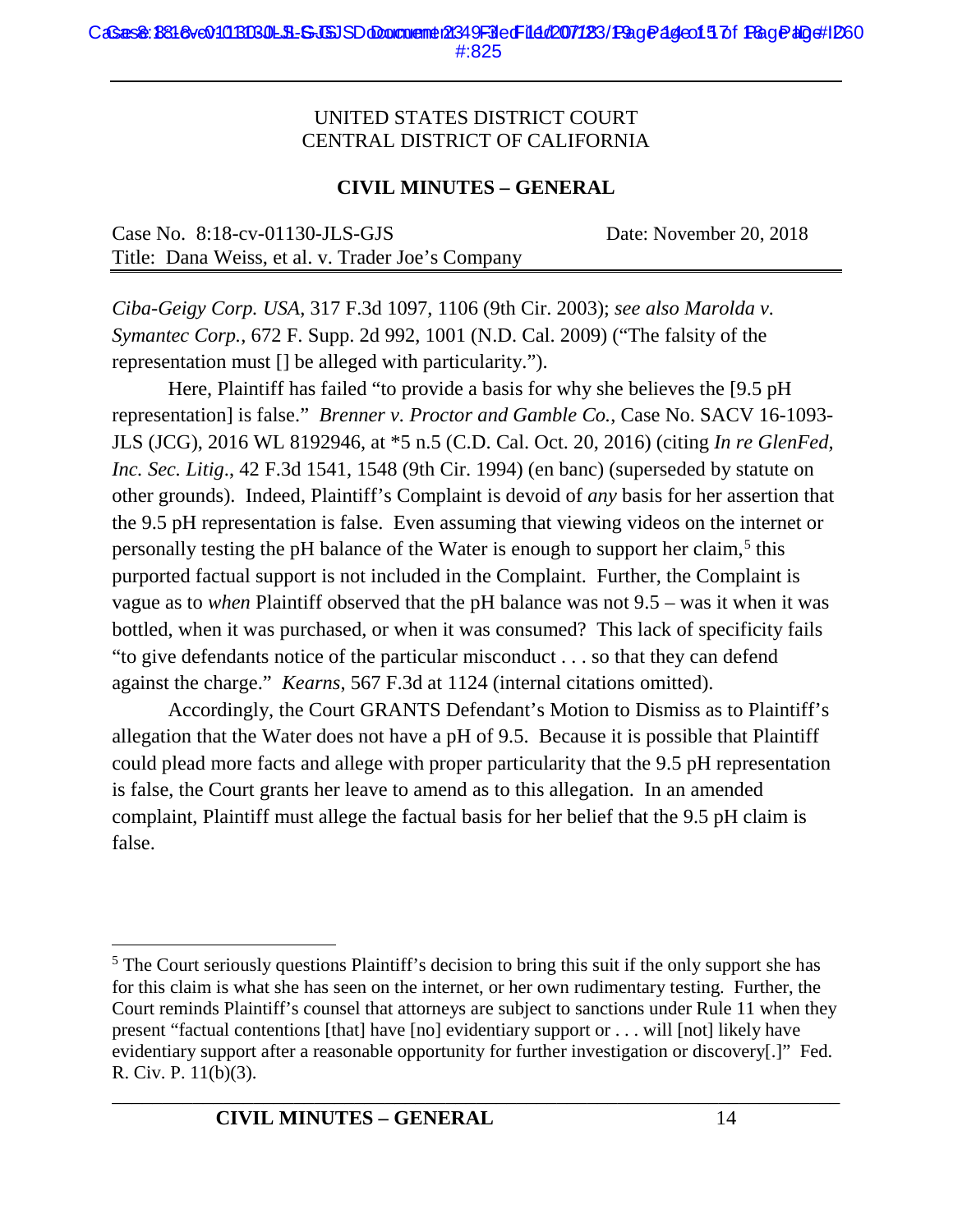#### **CIVIL MINUTES – GENERAL**

Case No. 8:18-cv-01130-JLS-GJS Date: November 20, 2018 Title: Dana Weiss, et al. v. Trader Joe's Company

#### **B. Express Warranty Claim**

Defendant argues that Plaintiff's breach of an express warranty claim fails because she did not reasonably rely on the terms of an express warranty. (Mem. at 13.) Under California Commercial Code § 2313, "[i]n order to plead a cause of action for breach of express warranty, one must allege the exact terms of the warranty, plaintiff's reasonable reliance thereon, and a breach of that warranty which proximately causes plaintiff injury." *Kearney v. Hyundai Motor America*, No. SACV09–1298–JST (MLGx), 2010 WL 8251077, at \*7 (C.D. Cal. Dec. 17, 2010) (quoting *Williams v. Beechnut Nutrition Corp.*, 229 Cal. Rptr. 605, 608 (Cal. Ct. App. 1986)).

Plaintiff's express warranty claim is premised on the same alleged misrepresentations as her consumer protection claims. Thus, her claim that Defendant warranted the Water as providing superior health benefits to typical water fails – nothing in the labeling or advertising promises that the Water will help consumers achieve a perfect balance or provide superior hydration, as discussed above. (*See* Compl. ¶¶ 46– 47; Opp. at 14–15.) Therefore, for these allegations, because Plaintiff has failed to "point to the terms of the warranty, [she] fails to state a claim for breach of express warranty." *See Chuang v. Dr. Pepper Snapple Grp., Inc.*, No. 17-CV-01875, 2017 WL 4286577, at \*7 (C.D. Cal. Sept. 20, 2017) ("Plaintiff points to no statement on the fruit snacks' packaging or in the marketing of the fruit snacks that claims the fruit snacks are 'nutritious' or 'healthful to consume.'").

While her allegation that the 9.5 pH claim is false could be the basis for an express warranty claim, Plaintiff has failed to sufficiently plead her claim. Thus, she has failed to show that Defendant breached an express warranty.

Accordingly, the Court GRANTS Defendant's Motion to Dismiss Plaintiff's express warranty claim without prejudice.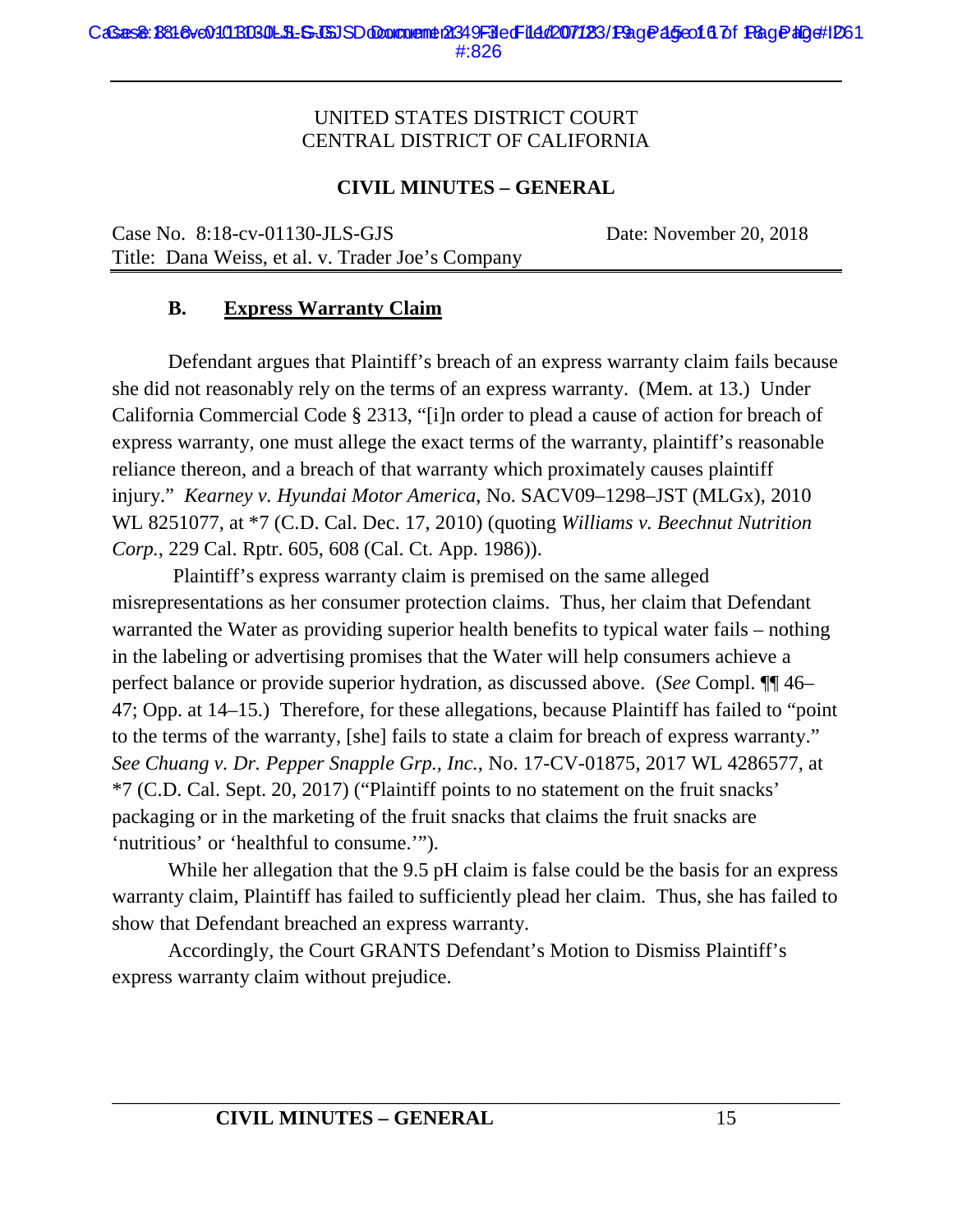#### **CIVIL MINUTES – GENERAL**

Case No. 8:18-cv-01130-JLS-GJS Date: November 20, 2018 Title: Dana Weiss, et al. v. Trader Joe's Company

# **C. Implied Warranty Claim**

Defendant argues for dismissal of Plaintiff's implied warranty of merchantability claim "because she has not alleged the alkaline water she bought was not fit for its intended purpose – consumption." (Mem. at 14.) However, "[c]ourts have determined that an implied warranty of merchantability claim may rely solely on alleged affirmative representations made by the defendant on the products label, as Plaintiff[] do[es] here." *Bailey v. Kind, LLC*, Case No. SACV 16-168-JLS (DFMx), 2016 WL 3456981, at \*6 (C.D. Cal. June 16, 2016) (citing *Zakaria v. Gerber Products Co.*, No. LA CV 15-00200 JAK (Ex), 2015 WL 3827654, at \*11 (C.D. Cal. June 18, 2015)). Thus, Plaintiff's claim is not subject to dismissal simply because the Water was safe to drink.

However, most of Plaintiff's implied warranty claim fails for the same reason as her express warranty claim:<sup>6</sup> nothing in the Water's labeling promises any sort of increased health benefits from the Water. Again, while her 9.5 pH balance claim might be a proper basis for an implied warranty claim, she has failed to adequately plead her claim, and thus has failed to prove that Defendant breached an implied warranty.

Accordingly, the Court GRANTS Defendant's Motion to Dismiss Plaintiff's implied warranty claim without prejudice.

#### **D. Unjust Enrichment Claim**

Finally, Defendant argues that Plaintiff's unjust enrichment claim fails because the false and misleading claims upon which it is based fail. (Mem. at 15.) For the reasons discussed throughout, the Court agrees.

Accordingly, the Court GRANTS Defendant's Motion to Dismiss Plaintiff's unjust enrichment claim without prejudice.

 <sup>6</sup> Indeed, in her Opposition, Plaintiff does not independently argue her express and implied warranty claims. Rather, they are grouped together and argued as if they are interchangeable. (*See* Opp. 14–15.)